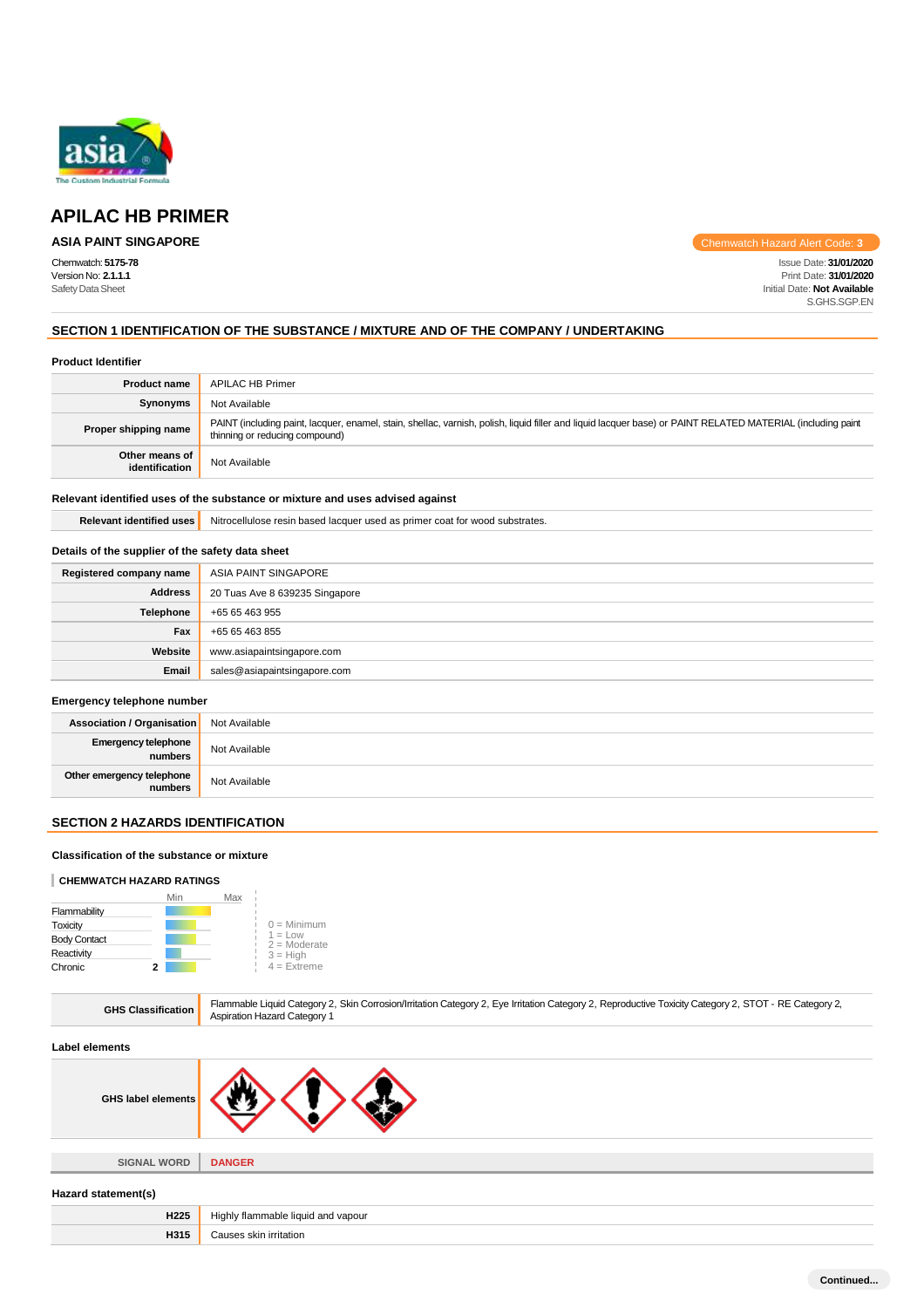| H319 | Causes serious eye irritation                                     |
|------|-------------------------------------------------------------------|
| H361 | Suspected of damaging fertility or the unborn child               |
| H373 | May cause damage to organs through prolonged or repeated exposure |
| H304 | May be fatal if swallowed and enters airways                      |

### **Precautionary statement(s) Prevention**

| P201 | Obtain special instructions before use.                                                        |
|------|------------------------------------------------------------------------------------------------|
| P210 | Keep away from heat, hot surfaces, sparks, open flames and other ignition sources. No smoking. |
| P233 | Keep container tightly closed.                                                                 |
| P260 | Do not breathe dust/fume/gas/mist/vapours/spray.                                               |
| P280 | Wear protective gloves/protective clothing/eye protection/face protection.                     |
| P240 | Ground/bond container and receiving equipment.                                                 |
| P241 | Use explosion-proof electrical/ventilating/lighting/intrinsically safe equipment.              |
| P242 | Use only non-sparking tools.                                                                   |
| P243 | Take precautionary measures against static discharge.                                          |

### **Precautionary statement(s) Response**

| P301+P310      | IF SWALLOWED: Immediately call a POISON CENTER/doctor/physician/first aider                                                      |
|----------------|----------------------------------------------------------------------------------------------------------------------------------|
| P308+P313      | IF exposed or concerned: Get medical advice/attention.                                                                           |
| P331           | Do NOT induce vomiting.                                                                                                          |
| P370+P378      | In case of fire: Use alcohol resistant foam or normal protein foam for extinction.                                               |
| P305+P351+P338 | IF IN EYES: Rinse cautiously with water for several minutes. Remove contact lenses, if present and easy to do. Continue rinsing. |
| P314           | Get medical advice/attention if you feel unwell.                                                                                 |
| P337+P313      | If eye irritation persists: Get medical advice/attention.                                                                        |
| P302+P352      | IF ON SKIN: Wash with plenty of water and soap                                                                                   |
| P303+P361+P353 | IF ON SKIN (or hair): Take off immediately all contaminated clothing. Rinse skin with water/shower.                              |
| P332+P313      | If skin irritation occurs: Get medical advice/attention.                                                                         |
| P362+P364      | Take off contaminated clothing and wash it before reuse.                                                                         |

## **Precautionary statement(s) Storage**

| P403+P235 | Store in a well-ventilated place. Keep cool. |
|-----------|----------------------------------------------|
| P405      | $2$ tore<br>≅cked up.                        |

## **Precautionary statement(s) Disposal**

**P501** Dispose of contents/container to authorised chemical landfill or if organic to high temperature incineration

## **SECTION 3 COMPOSITION / INFORMATION ON INGREDIENTS**

## **Substances**

See section below for composition of Mixtures

### **Mixtures**

| <b>CAS No</b> | %[weight] | Name                            |
|---------------|-----------|---------------------------------|
| 123-86-4      | < 10      | n-butyl acetate                 |
| 108-88-3      | < 10      | toluene                         |
| 141-78-6      | $5$       | ethyl acetate                   |
| 111-76-2      | $5$       | ethylene glycol monobutyl ether |
| 71-36-3       | $<$ 5     | n-butanol                       |
| 78-93-3       | $5$       | methyl ethyl ketone             |
| 84-74-2       | $<$ 1     | dibutyl phthalate               |

## **SECTION 4 FIRST AID MEASURES**

### **Description of first aid measures**

| <b>Eye Contact</b>  | If this product comes in contact with the eyes:<br>Wash out immediately with fresh runningwater.<br>Ensure complete irrigation of the eye by keeping eyelids apart and away from eye and moving the eyelids by occasionally lifting the upper and lower lids.<br>Seek medical attention without delay; if pain persists or recurs seek medical attention.<br>$\triangleright$ Removal of contact lenses after an eye injury should only be undertaken by skilled personnel. |
|---------------------|-----------------------------------------------------------------------------------------------------------------------------------------------------------------------------------------------------------------------------------------------------------------------------------------------------------------------------------------------------------------------------------------------------------------------------------------------------------------------------|
| <b>Skin Contact</b> | If skin contact occurs:<br>Immediately remove all contaminated clothing, including footwear.<br>Flush skin and hair with running water (and soap if available).                                                                                                                                                                                                                                                                                                             |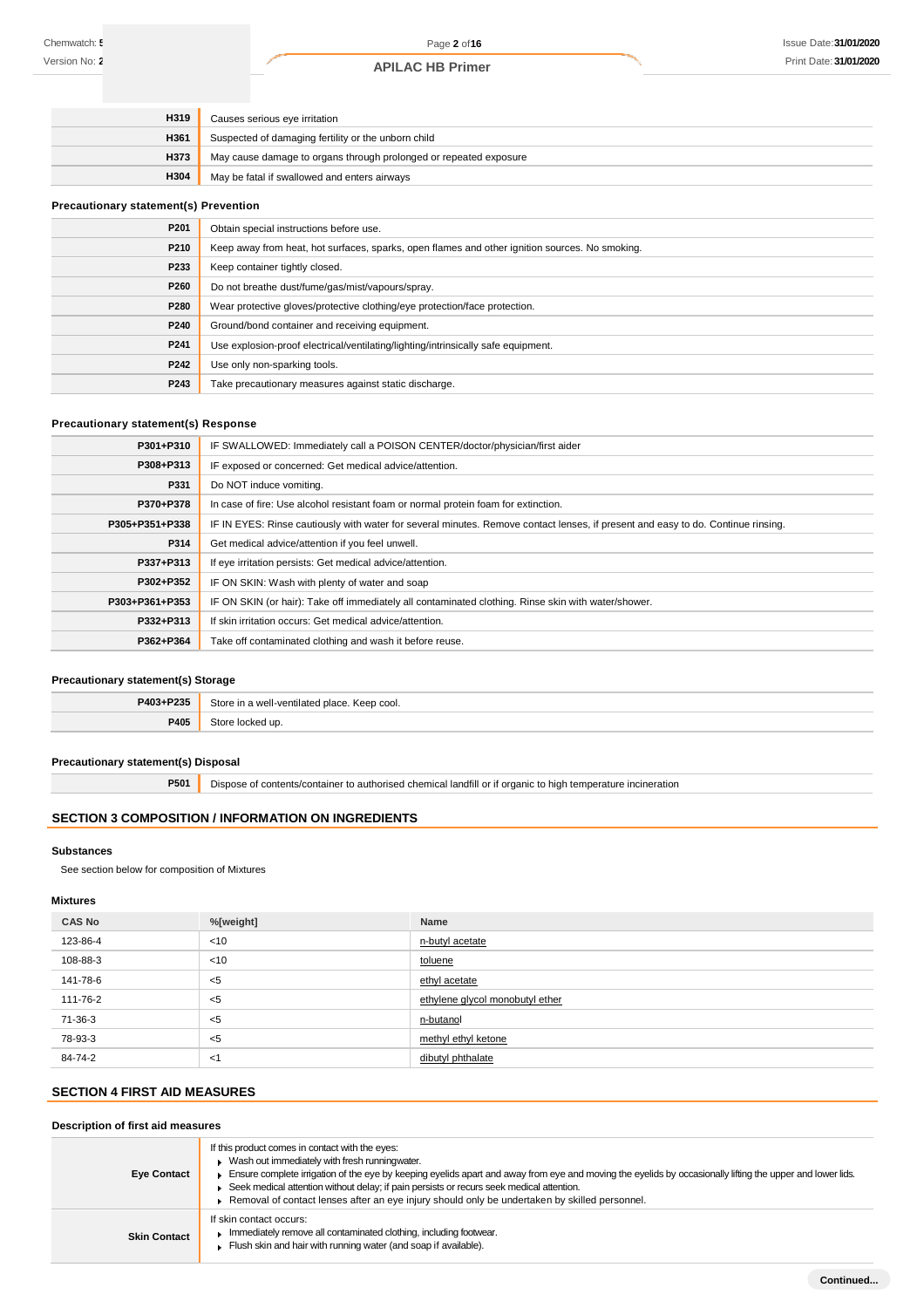Page **3** of**16** Issue Date:**31/01/2020 Print Date: 31/01/2020** 

| <b>APILAC HB Primer</b> |  |
|-------------------------|--|
|-------------------------|--|

|                   | Seek medical attention in event of irritation.                                                                                                                                                                                                                                                                                                                                                                                                                                                                                                                                                                                                  |
|-------------------|-------------------------------------------------------------------------------------------------------------------------------------------------------------------------------------------------------------------------------------------------------------------------------------------------------------------------------------------------------------------------------------------------------------------------------------------------------------------------------------------------------------------------------------------------------------------------------------------------------------------------------------------------|
| <b>Inhalation</b> | If fumes or combustion products are inhaled remove from contaminated area.<br>Lay patient down. Keep warm and rested.<br>Prostheses such as false teeth, which may block airway, should be removed, where possible, prior to initiating first aid procedures.<br>Apply artificial respiration if not breathing, preferably with a demand valve resuscitator, bag-valve mask device, or pocket mask as trained. Perform CPR if<br>necessary.<br>Transport to hospital, or doctor.                                                                                                                                                                |
| Ingestion         | If swallowed do <b>NOT</b> induce vomiting.<br>If vomiting occurs, lean patient forward or place on left side (head-down position, if possible) to maintain open airway and prevent aspiration.<br>Observe the patient carefully.<br>Never give liquid to a person showing signs of being sleepy or with reduced awareness; i.e. becoming unconscious.<br>Give water to rinse out mouth, then provide liquid slowly and as much as casualty can comfortably drink.<br>Seek medical advice.<br>If spontaneous vomiting appears imminent or occurs, hold patient's head down, lower than their hips to help avoid possible aspiration of vomitus. |

### **Indication of any immediate medical attention and special treatment needed**

Any material aspirated during vomiting may produce lung injury. Therefore emesis should not be induced mechanically or pharmacologically. Mechanical means should be used if it is considered necessary to evacuate the stomach contents; these include gastric lavage after endotracheal intubation. If spontaneous vomiting has occurred after ingestion, the patient should be monitored for difficult breathing, as adverse effects of aspiration into the lungs may be delayed up to 48 hours.

- For acute or short term repeated exposures to ethylene glycol: Early treatment of ingestion is important. Ensure emesis is satisfactory.
- **F** Test and correct for metabolic acidosis and hypocalcaemia.
- Apply sustained diuresis when possible with hypertonic mannitol.
- Evaluate renal status and begin haemodialysis if indicated. [I.L.O]
- Rapid absorption is an indication that emesis or lavage is effective only in the first few hours. Cathartics and charcoal are generally not effective.
- ▶ Correct acidosis, fluid/electrolyte balance and respiratory depression in the usual manner. Systemic acidosis (below 7.2) can be treated with intravenous sodium bicarbonate solution.
- Ethanol therapy prolongs the half-life of ethylene glycol and reduces the formation of toxic metabolites.
- Pyridoxine and thiamine are cofactors for ethylene glycol metabolism and should be given (50 to 100 mg respectively) intramuscularly, four times per day for 2 days.
- Magnesium is also a cofactor and should be replenished. The status of 4-methylpyrazole, in the treatment regime, is still uncertain. For clearance of the material and its metabolites, haemodialysis is much superior to peritoneal dialysis.

### [Ellenhorn and Barceloux: Medical Toxicology]

It has been suggested that there is a need for establishing a new biological exposure limit before a workshift that is clearly below 100 mmol ethoxy-acetic acids per mole creatinine in morning urine of people occupationally exposed to ethylene glycol ethers. This arises from the finding that an increase in urinary stones may be associated with such exposures.<br>Laitinen J., et al: Occupational & Environmental Medicine 1

## **SECTION 5 FIREFIGHTING MEASURES**

### **Extinguishing media**

| $\blacktriangleright$ Foam.              |
|------------------------------------------|
| • Dry chemical powder.                   |
| ▶ BCF (where regulations permit).        |
| $\triangleright$ Carbon dioxide.         |
| ▶ Water spray or fog - Large fires only. |
|                                          |

**Special hazards arising from the substrate or mixture**

Fire Incompatibility | Avoid contamination with oxidising agents i.e. nitrates, oxidising acids, chlorine bleaches, pool chlorine etc. as ignition may result

### **Advice for firefighters**

| <b>Fire Fighting</b>         | Alert Fire Brigade and tell them location and nature of hazard.<br>May be violently or explosively reactive.<br>Wear breathing apparatus plus protective gloves in the event of a fire.<br>Prevent, by any means available, spillage from entering drains or water course.<br>Consider evacuation (or protect in place).<br>Fight fire from a safe distance, with adequate cover.<br>If safe, switch off electrical equipment until vapour fire hazard removed.<br>Use water delivered as a fine spray to control the fire and cool adjacent area.<br>Avoid spraying water onto liquid pools.<br>Do not approach containers suspected to be hot.<br>Cool fire exposed containers with water spray from a protected location.<br>If safe to do so, remove containers from path of fire. |
|------------------------------|----------------------------------------------------------------------------------------------------------------------------------------------------------------------------------------------------------------------------------------------------------------------------------------------------------------------------------------------------------------------------------------------------------------------------------------------------------------------------------------------------------------------------------------------------------------------------------------------------------------------------------------------------------------------------------------------------------------------------------------------------------------------------------------|
| <b>Fire/Explosion Hazard</b> | Liquid and vapour are highly flammable.<br>Severe fire hazard when exposed to heat, flame and/or oxidisers.<br>Vapour may travel a considerable distance to source of ignition.<br>Heating may cause expansion or decomposition leading to violent rupture of containers.<br>On combustion, may emit toxic fumes of carbon monoxide (CO).<br>Combustion products include,: carbon dioxide (CO2), other pyrolysis products typical of burning organic material                                                                                                                                                                                                                                                                                                                          |

### **SECTION 6 ACCIDENTAL RELEASE MEASURES**

### **Personal precautions, protective equipment and emergency procedures**

|                     | Environmental hazard - contain spillage.                                            |
|---------------------|-------------------------------------------------------------------------------------|
| <b>Minor Spills</b> | Remove all ignition sources.                                                        |
|                     | • Clean up all spills immediately.                                                  |
|                     | Avoid breathing vapours and contact with skin and eyes.                             |
|                     | • Control personal contact with the substance, by using protective equipment.       |
|                     | • Contain and absorb small quantities with vermiculite or other absorbent material. |
|                     | $\bullet$ Wipe up.                                                                  |
|                     | • Collect residues in a flammable waste container.                                  |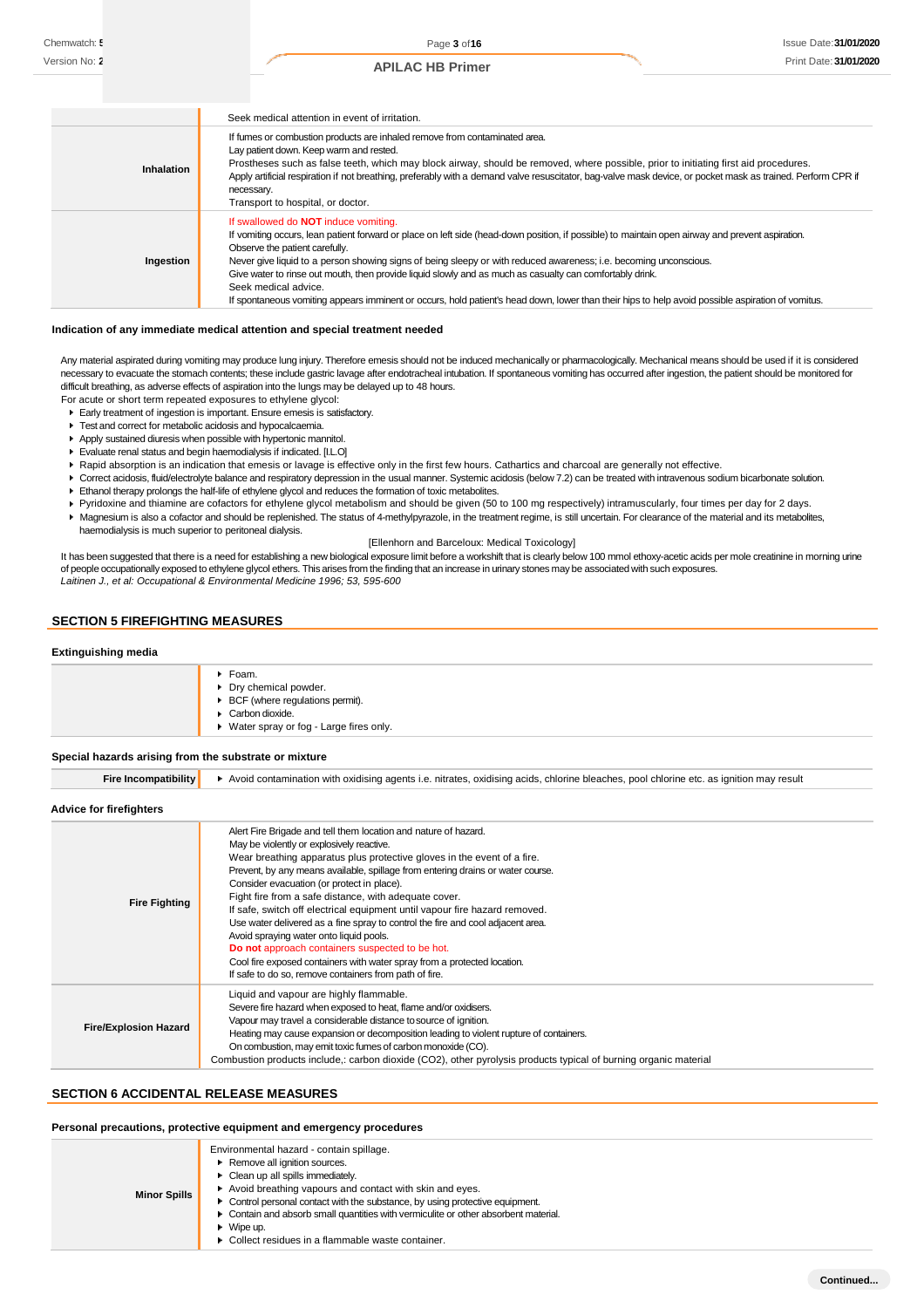|                     | Environmental hazard - contain spillage.                                          |
|---------------------|-----------------------------------------------------------------------------------|
|                     | • Clear area of personnel and move upwind.                                        |
|                     | Alert Fire Brigade and tell them location and nature of hazard.                   |
|                     | • May be violently or explosively reactive.                                       |
|                     | ▶ Wear breathing apparatus plus protective gloves.                                |
|                     | • Prevent, by any means available, spillage from entering drains or water course. |
|                     | Consider evacuation (or protect in place).                                        |
|                     | No smoking, naked lights or ignition sources.                                     |
|                     | Increase ventilation.                                                             |
| <b>Major Spills</b> | ► Stop leak if safe to do so.                                                     |
|                     | ▶ Water spray or fog may be used to disperse /absorb vapour.                      |
|                     | Contain spill with sand, earth or vermiculite.                                    |
|                     | • Use only spark-free shovels and explosion proof equipment.                      |
|                     | • Collect recoverable product into labelled containers for recycling.             |
|                     | Absorb remaining product with sand, earth or vermiculite.                         |
|                     | • Collect solid residues and seal in labelled drums for disposal.                 |
|                     | • Wash area and prevent runoff into drains.                                       |
|                     | If contamination of drains or waterways occurs, advise emergency services.        |
|                     |                                                                                   |
|                     | Personal Protective Equipment advice is contained in Section 8 of the SDS.        |

## **SECTION 7 HANDLING AND STORAGE**

### **Precautions for safe handling**

| Safe handling     | Containers, even those that have been emptied, may contain explosive vapours.<br>Do NOT cut, drill, grind, weld or perform similar operations on or near containers.<br>DO NOT allow clothing wet with material to stay in contact with skin<br>Avoid all personal contact, including inhalation.<br>Wear protective clothing when risk of exposure occurs.<br>Use in a well-ventilated area.<br>Prevent concentration in hollows and sumps.<br>DO NOT enter confined spaces until atmosphere has been checked.<br>Avoid smoking, naked lights, heat or ignition sources.<br>When handling, DO NOT eat, drink or smoke.<br>Vapour may ignite on pumping or pouring due to static electricity.<br><b>DO NOT</b> use plastic buckets.<br>Earth and secure metal containers when dispensing or pouring product.<br>Use spark-free tools when handling.<br>Avoid contact with incompatible materials.<br>Keep containers securely sealed.<br>Avoid physical damage to containers.<br>Always wash hands with soap and water after handling.<br>Work clothes should be laundered separately.<br>Use good occupational work practice.<br>Observe manufacturer's storage and handling recommendations contained within this MSDS.<br>Atmosphere should be regularly checked against established exposure standards to ensure safe working conditions. |
|-------------------|-----------------------------------------------------------------------------------------------------------------------------------------------------------------------------------------------------------------------------------------------------------------------------------------------------------------------------------------------------------------------------------------------------------------------------------------------------------------------------------------------------------------------------------------------------------------------------------------------------------------------------------------------------------------------------------------------------------------------------------------------------------------------------------------------------------------------------------------------------------------------------------------------------------------------------------------------------------------------------------------------------------------------------------------------------------------------------------------------------------------------------------------------------------------------------------------------------------------------------------------------------------------------------------------------------------------------------------------------|
| Other information | Store in original containers in approved flame-proof area.<br>No smoking, naked lights, heat or ignition sources.<br><b>DO NOT</b> store in pits, depressions, basements or areas where vapours may be trapped.<br>Keep containers securely sealed.<br>Store away from incompatible materials in a cool, dry well ventilated area.<br>Protect containers against physical damage and check regularly for leaks.<br>Observe manufacturer's storage and handling recommendations contained within this MSDS.                                                                                                                                                                                                                                                                                                                                                                                                                                                                                                                                                                                                                                                                                                                                                                                                                                    |

### **Conditions for safe storage, including any incompatibilities**

| Suitable container      | Packing as supplied by manufacturer.<br>Plastic containers may only be used if approved for flammable liquid.<br>Check that containers are clearly labelled and free from leaks.<br>For low viscosity materials (i): Drums and jerry cans must be of the non-removable head type. (ii): Where a can is to be used as an inner package, the can<br>must have a screwed enclosure.<br>For materials with a viscosity of at least 2680 cSt. (23 deg. C)<br>For manufactured product having a viscosity of at least 250 cSt. (23 deg. C)<br>Manufactured product that requires stirring before use and having a viscosity of at least 20 cSt (25 deg. C): (i) Removable head packaging; (ii) Cans with<br>friction closures and (iii) low pressure tubes and cartridges may be used.<br>Where combination packages are used, and the inner packages are of glass, there must be sufficient inert cushioning material in contact with inner and outer<br>packages<br>In addition, where inner packagings are glass and contain liquids of packing group I there must be sufficient inert absorbent to absorb any spillage, unless<br>the outer packaging is a close fitting moulded plastic box and the substances are not incompatible with the plastic. |
|-------------------------|------------------------------------------------------------------------------------------------------------------------------------------------------------------------------------------------------------------------------------------------------------------------------------------------------------------------------------------------------------------------------------------------------------------------------------------------------------------------------------------------------------------------------------------------------------------------------------------------------------------------------------------------------------------------------------------------------------------------------------------------------------------------------------------------------------------------------------------------------------------------------------------------------------------------------------------------------------------------------------------------------------------------------------------------------------------------------------------------------------------------------------------------------------------------------------------------------------------------------------------------------|
| Storage incompatibility | Vigorous reactions, sometimes amounting to explosions, can result from the contact between aromatic rings and strong oxidising agents.<br>Aromatics can react exothermically with bases and with diazo compounds.<br>Avoid reaction with oxidising agents<br>Avoid strong acids, bases.                                                                                                                                                                                                                                                                                                                                                                                                                                                                                                                                                                                                                                                                                                                                                                                                                                                                                                                                                              |

## **SECTION 8 EXPOSURE CONTROLS / PERSONAL PROTECTION**

### **Control parameters**

### **OCCUPATIONAL EXPOSURE LIMITS (OEL)**

## **INGREDIENT DATA**

| Source | edient<br>ın | l name | TWA | <b>STEL</b> | Peak | <b>Notes</b> |
|--------|--------------|--------|-----|-------------|------|--------------|
|        |              |        |     |             |      |              |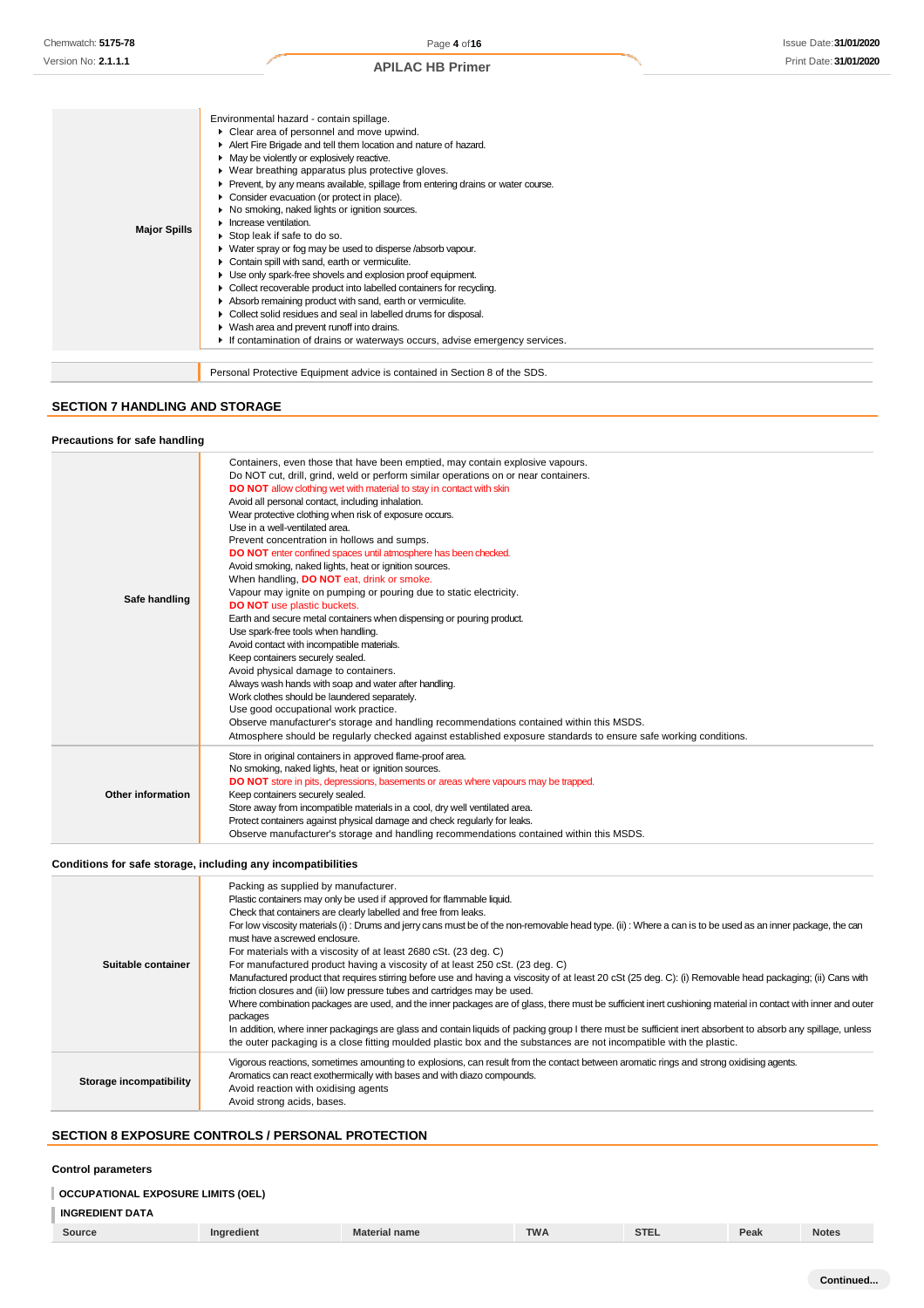Version No: **2.1.1.1**

| Singapore Permissible<br>Exposure Limits of Toxic<br><b>Substances</b>        | n-butyl acetate                    | n-Butyl acetate                          | 713 mg/m3 / 150 ppm     | 200 mg/m3 / 950<br>ppm | Not<br>Available | Not<br>Available |
|-------------------------------------------------------------------------------|------------------------------------|------------------------------------------|-------------------------|------------------------|------------------|------------------|
| Singapore Permissible<br><b>Exposure Limits of Toxic</b><br><b>Substances</b> | toluene                            | Toluene (Toluol)                         | 188 mg/m3 / 50 ppm      | Not Available          | Not<br>Available | Not<br>Available |
| Singapore Permissible<br><b>Exposure Limits of Toxic</b><br>Substances        | ethyl acetate                      | Ethyl acetate                            | 1440 mg/m3 / 400<br>ppm | Not Available          | Not<br>Available | Not<br>Available |
| Singapore Permissible<br><b>Exposure Limits of Toxic</b><br><b>Substances</b> | ethylene glycol monobutyl<br>ether | 2-Butoxyethanol (EGBE)                   | 121 mg/m3 / 25 ppm      | Not Available          | Not<br>Available | Not<br>Available |
| Singapore Permissible<br><b>Exposure Limits of Toxic</b><br><b>Substances</b> | n-butanol                          | n-Butanol                                | Not Available           | 50 mg/m3 / 152 ppm     | Not<br>Available | Not<br>Available |
| Singapore Permissible<br><b>Exposure Limits of Toxic</b><br><b>Substances</b> | methyl ethyl ketone                | Methyl ethyl ketone (MEK,<br>2-Butanone) | 590 mg/m3 / 200 ppm     | 300 mg/m3 / 885<br>ppm | Not<br>Available | Not<br>Available |
| Singapore Permissible<br><b>Exposure Limits of Toxic</b><br><b>Substances</b> | dibutyl phthalate                  | Dibutyl phthalate                        | $5 \text{ mg/m}$        | Not Available          | Not<br>Available | Not<br>Available |

## **EMERGENCY LIMITS**

| Ingredient                      | <b>Material name</b>                     | TEEL-1            | TEEL-2            | TEEL-3        |
|---------------------------------|------------------------------------------|-------------------|-------------------|---------------|
| n-butyl acetate                 | Butyl acetate, n-                        | Not Available     | Not Available     | Not Available |
| toluene                         | Toluene                                  | Not Available     | Not Available     | Not Available |
| ethyl acetate                   | Ethyl acetate                            | $400$ ppm         | $400$ ppm         | 10000 ppm     |
| ethylene glycol monobutyl ether | Butoxyethanol, 2-; (Glycol ether EB)     | 20 ppm            | 20 ppm            | 700 ppm       |
| n-butanol                       | Butyl alcohol, n-; (n-Butanol)           | 20 ppm            | 50 ppm            | 8000 ppm      |
| methyl ethyl ketone             | Butanone, 2-; (Methyl ethyl ketone; MEK) | Not Available     | Not Available     | Not Available |
| dibutyl phthalate               | Dibutyl phthalate                        | $15 \text{ mg/m}$ | $31 \text{ mg/m}$ | 9300 mg/m3    |

| Ingredient                      | <b>Original IDLH</b>    | <b>Revised IDLH</b> |
|---------------------------------|-------------------------|---------------------|
| n-butyl acetate                 | 10,000 ppm              | 1,700 [LEL] ppm     |
| toluene                         | 2,000 ppm               | 500 ppm             |
| ethyl acetate                   | 10,000 ppm              | 2,000 [LEL] ppm     |
| ethylene glycol monobutyl ether | 700 ppm                 | 700 [Unch] ppm      |
| n-butanol                       | 8,000 ppm               | 1,400 [LEL] ppm     |
| methyl ethyl ketone             | 3,000 ppm               | 3,000 [Unch] ppm    |
| dibutyl phthalate               | $9,300 \,\mathrm{mg/m}$ | 4,000 mg/m3         |

## **Exposure controls**

|                                     | Engineering controls are used to remove a hazard or place a barrier between the worker and the hazard. Well-designed engineering controls can be highly<br>effective in protecting workers and will typically be independent of worker interactions to provide this high level of protection.<br>The basic types of engineering controls are:<br>Process controls which involve changing the way a job activity or process is done to reduce the risk.<br>Enclosure and/or isolation of emission source which keeps a selected hazard "physically" away from the worker and ventilation that strategically "adds" and<br>"removes" air in the work environment. Ventilation can remove or dilute an air contaminant if designed properly. The design of a ventilation system must match<br>the particular process and chemical or contaminant in use.<br>Employers may need to use multiple types of controls to prevent employee overexposure.<br>For flammable liquids and flammable gases, local exhaust ventilation or a process enclosure ventilation system may be required. Ventilation equipment should<br>be explosion-resistant.<br>Air contaminants generated in the workplace possess varying "escape" velocities which, in turn, determine the "capture velocities" of fresh circulating air<br>required to effectively remove the contaminant. |                                  |  |  |  |
|-------------------------------------|--------------------------------------------------------------------------------------------------------------------------------------------------------------------------------------------------------------------------------------------------------------------------------------------------------------------------------------------------------------------------------------------------------------------------------------------------------------------------------------------------------------------------------------------------------------------------------------------------------------------------------------------------------------------------------------------------------------------------------------------------------------------------------------------------------------------------------------------------------------------------------------------------------------------------------------------------------------------------------------------------------------------------------------------------------------------------------------------------------------------------------------------------------------------------------------------------------------------------------------------------------------------------------------------------------------------------------------------------------------|----------------------------------|--|--|--|
|                                     | Air Speed:<br>Type of Contaminant:                                                                                                                                                                                                                                                                                                                                                                                                                                                                                                                                                                                                                                                                                                                                                                                                                                                                                                                                                                                                                                                                                                                                                                                                                                                                                                                           |                                  |  |  |  |
| Appropriate engineering<br>controls | solvent, vapours, degreasing etc., evaporating from tank (in still air).                                                                                                                                                                                                                                                                                                                                                                                                                                                                                                                                                                                                                                                                                                                                                                                                                                                                                                                                                                                                                                                                                                                                                                                                                                                                                     |                                  |  |  |  |
|                                     | $0.5 - 1$ m/s<br>aerosols, fumes from pouring operations, intermittent container filling, low speed conveyer transfers, welding, spray drift, plating acid fumes,<br>$(100 - 200)$<br>pickling (released at low velocity into zone of active generation)<br>$f/min.$ )                                                                                                                                                                                                                                                                                                                                                                                                                                                                                                                                                                                                                                                                                                                                                                                                                                                                                                                                                                                                                                                                                       |                                  |  |  |  |
|                                     | $1 - 2.5$ m/s<br>direct spray, spray painting in shallow booths, drum filling, conveyer loading, crusher dusts, gas discharge (active generation into zone of<br>rapid air motion)<br>$f/min.$ )                                                                                                                                                                                                                                                                                                                                                                                                                                                                                                                                                                                                                                                                                                                                                                                                                                                                                                                                                                                                                                                                                                                                                             |                                  |  |  |  |
|                                     | Within each range the appropriate value depends on:                                                                                                                                                                                                                                                                                                                                                                                                                                                                                                                                                                                                                                                                                                                                                                                                                                                                                                                                                                                                                                                                                                                                                                                                                                                                                                          |                                  |  |  |  |
|                                     | Lower end of the range                                                                                                                                                                                                                                                                                                                                                                                                                                                                                                                                                                                                                                                                                                                                                                                                                                                                                                                                                                                                                                                                                                                                                                                                                                                                                                                                       | Upper end of the range           |  |  |  |
|                                     | 1: Room air currents minimal or favourable to capture                                                                                                                                                                                                                                                                                                                                                                                                                                                                                                                                                                                                                                                                                                                                                                                                                                                                                                                                                                                                                                                                                                                                                                                                                                                                                                        | 1: Disturbing room air currents  |  |  |  |
|                                     | 2: Contaminants of low toxicity or of nuisance value only.                                                                                                                                                                                                                                                                                                                                                                                                                                                                                                                                                                                                                                                                                                                                                                                                                                                                                                                                                                                                                                                                                                                                                                                                                                                                                                   | 2: Contaminants of high toxicity |  |  |  |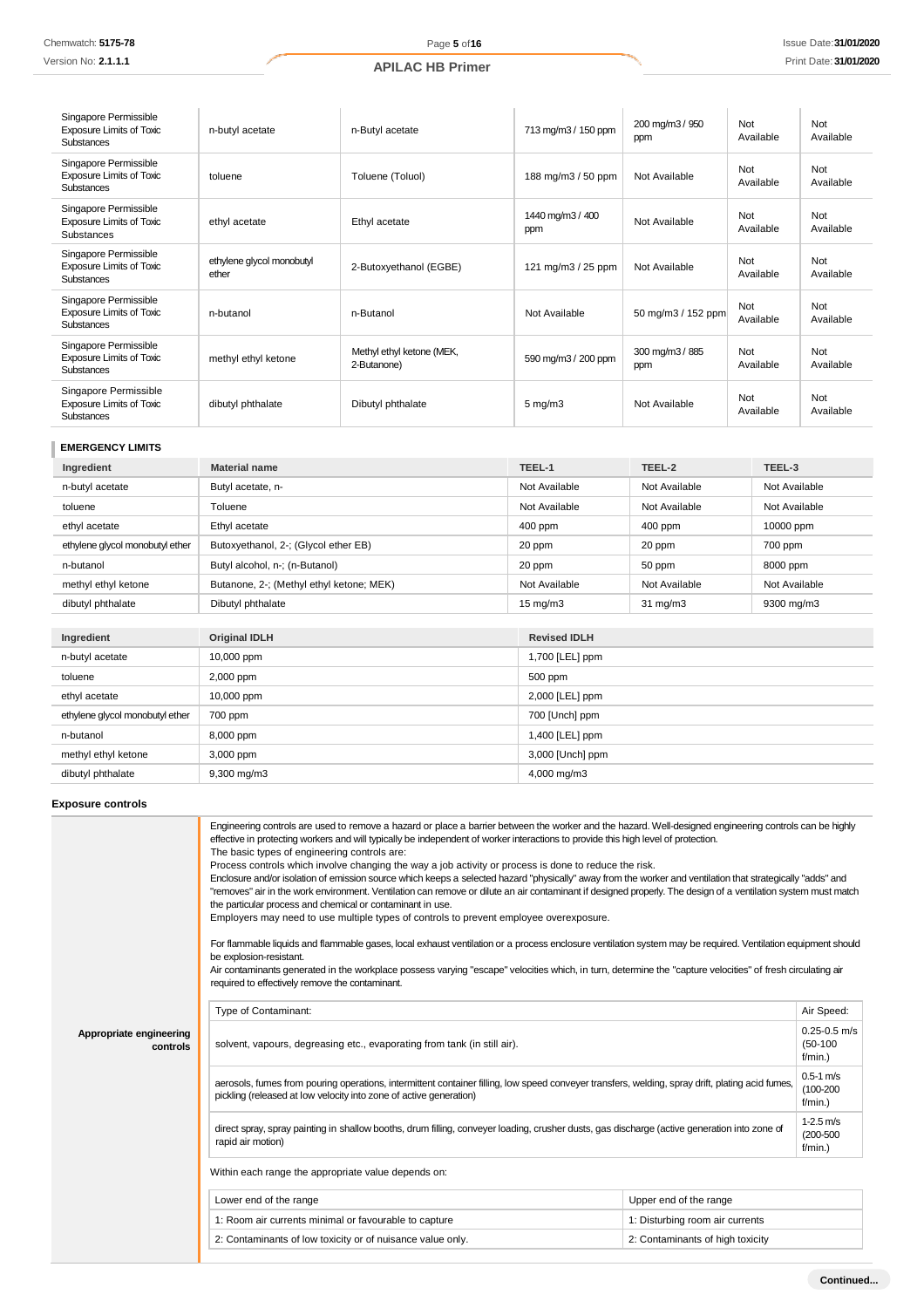|                            | 3: Intermittent, low production.                                                                                                                                                                                                                                                                                                                                                                                                                                                                                                                                                                                                                                                                                                                                                                                                                                                                                                                                                                                                                                                                                                                                                                                                                                                                                                                                                                                                                                                                                                                                                                                                                                                                                                                                                                                                          | 3: High production, heavy use    |  |
|----------------------------|-------------------------------------------------------------------------------------------------------------------------------------------------------------------------------------------------------------------------------------------------------------------------------------------------------------------------------------------------------------------------------------------------------------------------------------------------------------------------------------------------------------------------------------------------------------------------------------------------------------------------------------------------------------------------------------------------------------------------------------------------------------------------------------------------------------------------------------------------------------------------------------------------------------------------------------------------------------------------------------------------------------------------------------------------------------------------------------------------------------------------------------------------------------------------------------------------------------------------------------------------------------------------------------------------------------------------------------------------------------------------------------------------------------------------------------------------------------------------------------------------------------------------------------------------------------------------------------------------------------------------------------------------------------------------------------------------------------------------------------------------------------------------------------------------------------------------------------------|----------------------------------|--|
|                            | 4: Large hood or large air mass in motion                                                                                                                                                                                                                                                                                                                                                                                                                                                                                                                                                                                                                                                                                                                                                                                                                                                                                                                                                                                                                                                                                                                                                                                                                                                                                                                                                                                                                                                                                                                                                                                                                                                                                                                                                                                                 | 4: Small hood-local control only |  |
|                            | Simple theory shows that air velocity falls rapidly with distance away from the opening of a simple extraction pipe. Velocity generally decreases with the square<br>of distance from the extraction point (in simple cases). Therefore the air speed at the extraction point should be adjusted, accordingly, after reference to<br>distance from the contaminating source. The air velocity at the extraction fan, for example, should be a minimum of 1-2 m/s (200-400 f/min.) for extraction of<br>solvents generated in a tank 2 meters distant from the extraction point. Other mechanical considerations, producing performance deficits within the extraction<br>apparatus, make it essential that theoretical air velocities are multiplied by factors of 10 or more when extraction systems are installed or used.                                                                                                                                                                                                                                                                                                                                                                                                                                                                                                                                                                                                                                                                                                                                                                                                                                                                                                                                                                                                              |                                  |  |
| <b>Personal protection</b> |                                                                                                                                                                                                                                                                                                                                                                                                                                                                                                                                                                                                                                                                                                                                                                                                                                                                                                                                                                                                                                                                                                                                                                                                                                                                                                                                                                                                                                                                                                                                                                                                                                                                                                                                                                                                                                           |                                  |  |
| Eye and face protection    | Safety glasses with side shields.<br>Chemical goggles.<br>Contact lenses may pose a special hazard; soft contact lenses may absorb and concentrate irritants. A written policy document, describing the wearing of<br>lenses or restrictions on use, should be created for each workplace or task. This should include a review of lens absorption and adsorption for the class of<br>chemicals in use and an account of injury experience. Medical and first-aid personnel should be trained in their removal and suitable equipment should be<br>readily available. In the event of chemical exposure, begin eye irrigation immediately and remove contact lens as soon as practicable. Lens should be removed<br>at the first signs of eye redness or irritation - lens should be removed in a clean environment only after workers have washed hands thoroughly. [CDC NIOSH<br>Current Intelligence Bulletin 59], [AS/NZS 1336 or national equivalent]                                                                                                                                                                                                                                                                                                                                                                                                                                                                                                                                                                                                                                                                                                                                                                                                                                                                                |                                  |  |
| <b>Skin protection</b>     | See Hand protection below                                                                                                                                                                                                                                                                                                                                                                                                                                                                                                                                                                                                                                                                                                                                                                                                                                                                                                                                                                                                                                                                                                                                                                                                                                                                                                                                                                                                                                                                                                                                                                                                                                                                                                                                                                                                                 |                                  |  |
| Hands/feet protection      | ▶ Wear chemical protective gloves, e.g. PVC.<br>٠<br>Wear safety footwear or safety gumboots, e.g. Rubber<br>The selection of suitable gloves does not only depend on the material, but also on further marks of quality which vary from manufacturer to manufacturer. Where<br>the chemical is a preparation of several substances, the resistance of the glove material can not be calculated in advance and has therefore to be checked prior<br>to the application.<br>The exact break through time for substances has to be obtained from the manufacturer of the protective gloves and has to be observed when making a final<br>choice.<br>Suitability and durability of glove type is dependent on usage. Important factors in the selection of gloves indude:<br>frequency and duration of contact,<br>chemical resistance of glove material,<br>glove thickness and<br>dexterity<br>Select gloves tested to a relevant standard (e.g. Europe EN 374, US F739, AS/NZS 2161.1 or national equivalent).<br>When prolonged or frequently repeated contact may occur, a glove with a protection class of 5 or higher (breakthrough time greater than 240 minutes<br>according to EN 374, AS/NZS 2161.10.1 or national equivalent) is recommended.<br>When only brief contact is expected, a glove with a protection class of 3 or higher (breakthrough time greater than 60 minutes according to EN 374, AS/NZS<br>2161.10.1 or national equivalent) is recommended.<br>Some glove polymer types are less affected by movement and this should be taken into account when considering gloves for long-term use.<br>Contaminated gloves should be replaced.<br>Gloves must only be worn on clean hands. After using gloves, hands should be washed and dried thoroughly. Application of a non-perfumed moisturiser is<br>recommended. |                                  |  |
| <b>Body protection</b>     | See Other protection below                                                                                                                                                                                                                                                                                                                                                                                                                                                                                                                                                                                                                                                                                                                                                                                                                                                                                                                                                                                                                                                                                                                                                                                                                                                                                                                                                                                                                                                                                                                                                                                                                                                                                                                                                                                                                |                                  |  |
| Other protection           | • Overalls.<br>PVC Apron.<br>PVC protective suit may be required if exposure severe.<br>Eyewash unit.<br>٠<br>Ensure there is ready access to a safety shower.<br>Some plastic personal protective equipment (PPE) (e.g. gloves, aprons, overshoes) are not recommended as they may produce static electricity.<br>For large scale or continuous use wear tight-weave non-static clothing (no metallic fasteners, cuffs or pockets).<br>Non sparking safety or conductive footwear should be considered. Conductive footwear describes a boot or shoe with a sole made from a conductive compound<br>chemically bound to the bottom components, for permanent control to electrically ground the foot an shall dissipate static electricity from the body to reduce the<br>possibility of ignition of volatile compounds. Electrical resistance must range between 0 to 500,000 ohms. Conductive shoes should be stored in lockers close<br>to the room in which they are worn. Personnel who have been issued conductive footwear should not wear them from their place of work to their homes and<br>return.                                                                                                                                                                                                                                                                                                                                                                                                                                                                                                                                                                                                                                                                                                                            |                                  |  |
| <b>Thermal hazards</b>     | Not Available                                                                                                                                                                                                                                                                                                                                                                                                                                                                                                                                                                                                                                                                                                                                                                                                                                                                                                                                                                                                                                                                                                                                                                                                                                                                                                                                                                                                                                                                                                                                                                                                                                                                                                                                                                                                                             |                                  |  |
| Recommended material(s)    | <b>Respiratory protection</b>                                                                                                                                                                                                                                                                                                                                                                                                                                                                                                                                                                                                                                                                                                                                                                                                                                                                                                                                                                                                                                                                                                                                                                                                                                                                                                                                                                                                                                                                                                                                                                                                                                                                                                                                                                                                             |                                  |  |

Glove selection is based on a modified presentation of the: *"***Forsberg Clothing Performance Index".** The effect(s) of the following substance(s) are taken into account in the *computer-*

*generated* selection:

| <b>APILAC NC Lacquer Paint</b> |  |  |
|--------------------------------|--|--|
|                                |  |  |

| <b>Material</b>       | CPI     |
|-----------------------|---------|
| ##ethyl               | acetate |
| PE/EVAL/PE            | A       |
| <b>BUTYL</b>          | C       |
| <b>BUTYL/NEOPRENE</b> | C       |
| CPE                   | C       |
| <b>HYPALON</b>        | C       |
| NAT+NEOPR+NITRILE     | C       |
| NATURAL RUBBER        | C       |
| NATURAL+NEOPRENE      | C       |

**GLOVE SELECTION INDEX Type A Filter of sufficient capacity. (AS/NZS 1716 & 1715, EN 143:2000 & 149:2001, ANSI Z88** or national equivalent)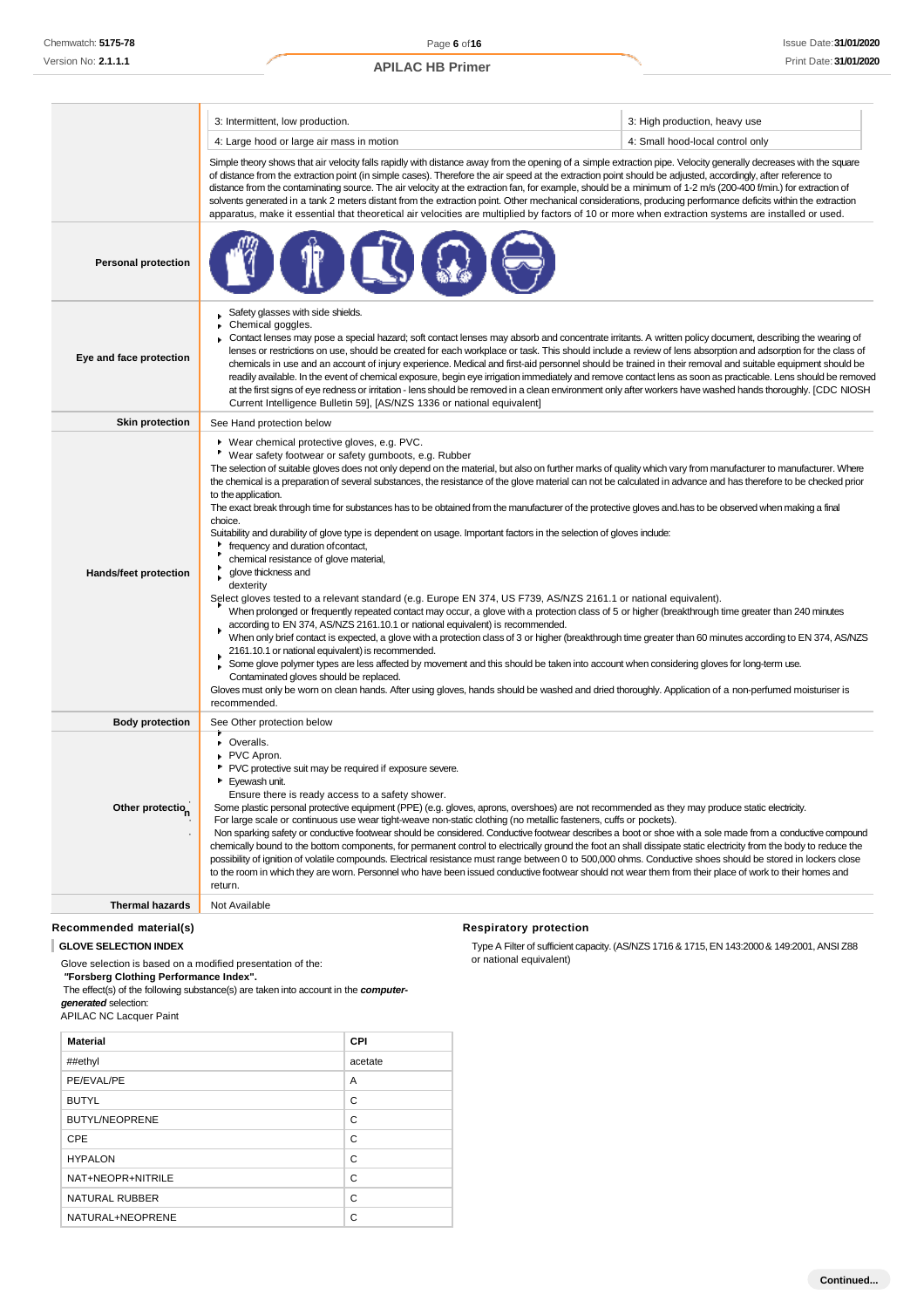| <b>NEOPRENE</b>             | C         |
|-----------------------------|-----------|
| NEOPRENE/NATURAL            | C         |
| <b>NITRILE</b>              | C         |
| NITRILE+PVC                 | C         |
| <b>PE</b>                   | C         |
| <b>PVA</b>                  | C         |
| <b>PVC</b>                  | C         |
| SARANEX-23                  | C         |
| SARANEX-23 2-PLY            | C         |
| <b>TEFLON</b>               | C         |
| <b>VITON</b>                | C         |
| VITON/BUTYL                 | C         |
| VITON/CHLOROBUTYL           | C         |
| <b>VITON/NEOPRENE</b>       | C         |
| ##ethylene glycol monobutyl | ether     |
| ##methyl ethyl              | ketone    |
| ##dibutyl                   | phthalate |
|                             |           |

\* CPI - Chemwatch Performance Index

A: Best Selection

B: Satisfactory; may degrade after 4 hours continuous immersion

C: Poor to Dangerous Choice for other than short term immersion

**NOTE**: As a series of factors will influence the actual performance of the glove, a final selection must be based on detailed observation. -

\* Where the glove is to be used on a short term, casual or infrequent basis, factors such as "feel" or convenience (e.g. disposability), may dictate a choice of gloves which might otherwise be unsuitable following long-term or frequent use. A qualified practitioner should be consulted.

**Appearance** White highly flammable liquid with a characteristic odour; does not mix with water.

### **SECTION 9 PHYSICAL AND CHEMICAL PROPERTIES**

### **Information on basic physical and chemical properties**

Where the concentration of gas/particulates in the breathing zone, approaches or exceeds the "Exposure Standard" (or ES), respiratory protection is required. Degree of protection varies with both face-piece and Class of filter; the nature of protection varies with Type of filter.

| <b>Required Minimum</b><br><b>Protection Factor</b> | <b>Half-Face</b><br>Respirator | <b>Full-Face</b><br>Respirator | <b>Powered Air</b><br>Respirator |
|-----------------------------------------------------|--------------------------------|--------------------------------|----------------------------------|
| up to $10 \times ES$                                | A-AUS / Class 1                |                                | A-PAPR-AUS /<br>Class 1          |
| up to $50 \times ES$                                | Air-line*                      |                                | ۰                                |
| up to $100 \times ES$                               | ۰                              | $A-3$                          | ۰                                |
| $100 + x ES$                                        | ۰                              | Air-line**                     |                                  |

\* - Continuous-flow; \*\* - Continuous-flow or positive pressure demand  $A($ All classes) = Organic vapours, B AUS or B1 = Acid gasses, B2 = Acid gas or hydrogen cyanide(HCN), B3 = Acid gas or hydrogen cyanide(HCN), E = Sulfur dioxide(SO2), G = Agricultural chemicals, K = Ammonia(NH3), Hg = Mercury, NO = Oxides of nitrogen, MB = Methyl bromide, AX = Low boiling point organic compounds(below 65 degC)

| <b>Physical state</b>                           | Liquid            | Relative density (Water = $1$ )                   | $-1.25$        |
|-------------------------------------------------|-------------------|---------------------------------------------------|----------------|
| Odour                                           | Not Available     | <b>Partition coefficient</b><br>n-octanol / water | Not Available  |
| <b>Odour threshold</b>                          | Not Available     | Auto-ignition temperature<br>$(^{\circ}C)$        | Not Available  |
| pH (as supplied)                                | Not Applicable    | Decomposition<br>temperature                      | Not Available  |
| Melting point/freezing<br>point $(^{\circ}C)$   | Not Available     | <b>Viscosity (cSt)</b>                            | 98-102 KU      |
| Initial boiling point and<br>boiling range (°C) | Not Available     | Molecular weight (g/mol)                          | Not Applicable |
| Flash point (°C)                                | 4                 | <b>Taste</b>                                      | Not Available  |
| <b>Evaporation rate</b>                         | Not Available     | <b>Explosive properties</b>                       | Not Available  |
| Flammability                                    | HIGHLY FLAMMABLE. | <b>Oxidising properties</b>                       | Not Available  |
| Upper Explosive Limit (%)                       | Not Available     | Surface Tension (dyn/cm or<br>$mN/m$ )            | Not Available  |
| Lower Explosive Limit (%)                       | Not Available     | <b>Volatile Component (%vol)</b>                  | 70-75          |
| Vapour pressure (kPa)                           | Not Available     | Gas group                                         | Not Available  |
| Solubility in water (g/L)                       | Immiscible        | pH as a solution (1%)                             | Not Applicable |
| Vapour density (Air = $1$ )                     | Not Available     | VOC g/L                                           | Not Available  |
|                                                 |                   |                                                   |                |

## **SECTION 10 STABILITY AND REACTIVITY**

| Reactivity                            | See section 7                                                                                                                    |
|---------------------------------------|----------------------------------------------------------------------------------------------------------------------------------|
| <b>Chemical stability</b>             | Unstable in the presence of incompatible materials.<br>Product is considered stable.<br>Hazardous polymerisation will not occur. |
| Possibility of hazardous<br>reactions | See section 7                                                                                                                    |
| <b>Conditions to avoid</b>            | See section 7                                                                                                                    |
| Incompatible materials                | See section 7                                                                                                                    |
| Hazardous decomposition<br>products   | See section 5                                                                                                                    |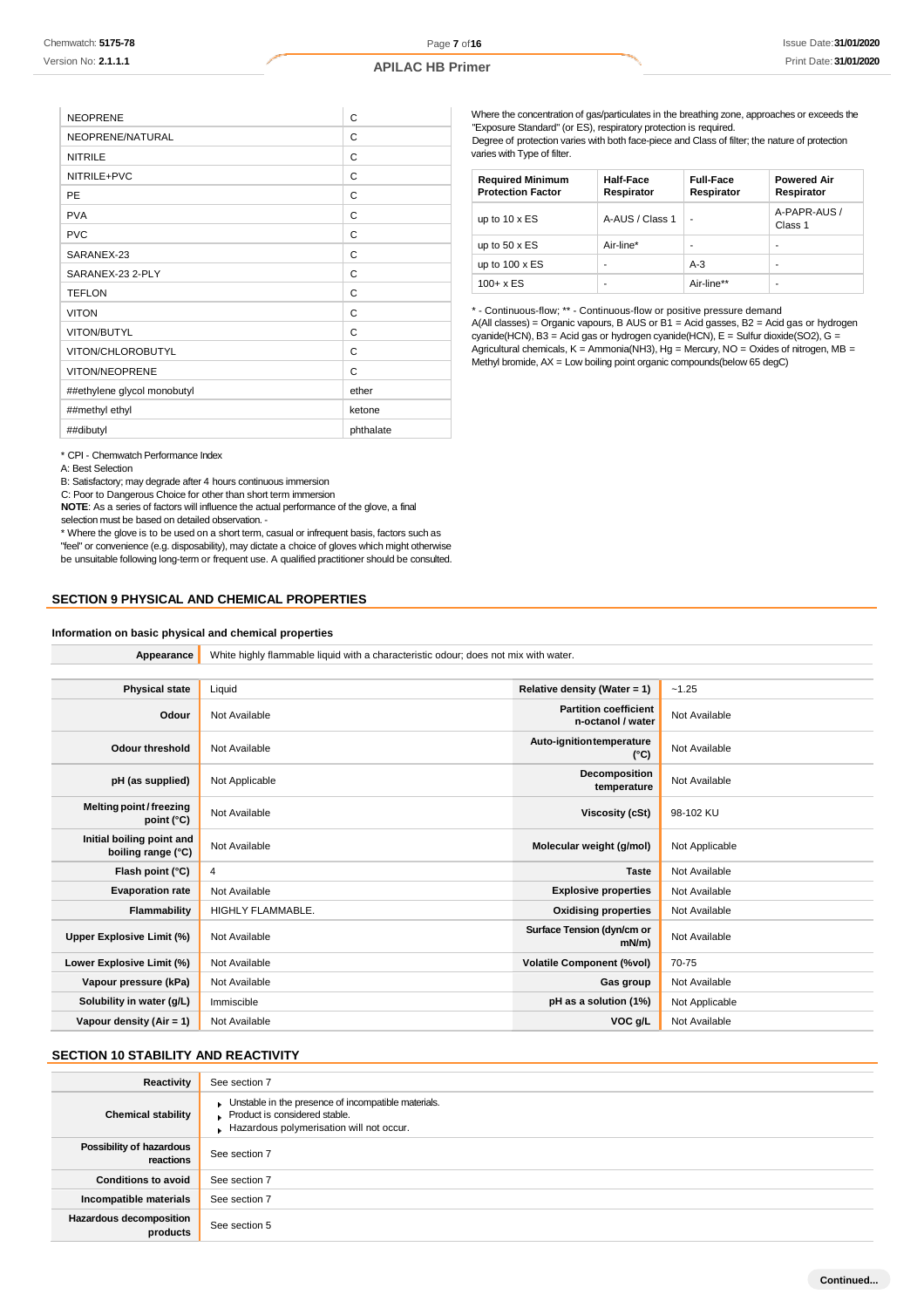**Continued...**

## **SECTION 11 TOXICOLOGICAL INFORMATION**

## **Information on toxicological effects**

| <b>Inhaled</b>      | The material is not thought to produce respiratory irritation (as classified by EC Directives using animal models). Nevertheless inhalation of vapours, fumes or<br>aerosols, especially for prolonged periods, may produce respiratory discomfort and occasionally, distress.<br>Inhalation of vapours or aerosols (mists, fumes), generated by the material during the course of normal handling, may be damaging to the health of the<br>individual.                                                                                                                                                                                                                                                                                                                                                                                                                                                                                                                                                                                                                                                                                                                                                                                                                                                                                                                                                 |
|---------------------|---------------------------------------------------------------------------------------------------------------------------------------------------------------------------------------------------------------------------------------------------------------------------------------------------------------------------------------------------------------------------------------------------------------------------------------------------------------------------------------------------------------------------------------------------------------------------------------------------------------------------------------------------------------------------------------------------------------------------------------------------------------------------------------------------------------------------------------------------------------------------------------------------------------------------------------------------------------------------------------------------------------------------------------------------------------------------------------------------------------------------------------------------------------------------------------------------------------------------------------------------------------------------------------------------------------------------------------------------------------------------------------------------------|
| Ingestion           | Swallowing of the liquid may cause aspiration into the lungs with the risk of chemical pneumonitis; serious consequences may result. (ICSC13733)<br>Accidental ingestion of the material may be damaging to the health of the individual.<br>The toxicity of phthalates is not excessive due to slow oral absorption and metabolism. Absorption is affected by fat in the diet. Repeated doses can cause<br>cumulative toxic effects, and symptoms include an enlarged liver which often reverses if exposure is maintained. Carbohydrate metabolism is disrupted, and<br>cholesterol and triglyceride levels in the blood falls. In rats, there is also strong evidence of withering of the testicles. Some phthalates can increase the effects<br>of antibiotics, thiamine (vitamin B1) and sulfonamides.                                                                                                                                                                                                                                                                                                                                                                                                                                                                                                                                                                                             |
| <b>Skin Contact</b> | This material can cause inflammation of the skin on contact in some persons.<br>The material may accentuate any pre-existing dermatitis condition<br>Skin contact with the material may damage the health of the individual; systemic effects may result following absorption.<br>Open cuts, abraded or irritated skin should not be exposed to this material<br>Entry into the blood-stream, through, for example, cuts, abrasions or lesions, may produce systemic injury with harmful effects. Examine the skin prior to the use<br>of the material and ensure that any external damage is suitably protected.                                                                                                                                                                                                                                                                                                                                                                                                                                                                                                                                                                                                                                                                                                                                                                                       |
| Eye                 | This material can cause eye irritation and damage in some persons.                                                                                                                                                                                                                                                                                                                                                                                                                                                                                                                                                                                                                                                                                                                                                                                                                                                                                                                                                                                                                                                                                                                                                                                                                                                                                                                                      |
| Chronic             | Harmful: danger of serious damage to health by prolonged exposure through inhalation.<br>This material can cause serious damage if one is exposed to it for long periods. It can be assumed that it contains a substance which can produce severe<br>defects.<br>Based on experience with animal studies, exposure to the material may result in toxic effects to the development of the foetus, at levels which do not cause<br>significant toxic effects to the mother.<br>Substance accumulation, in the human body, may occur and may cause some concern following repeated or long-term occupational exposure.<br>Based on experience with similar materials, there is a possibility that exposure to the material may reduce fertility in humans at levels which do not cause other<br>toxic effects.<br>Intentional abuse (glue sniffing) or occupational exposure to toluene can result in chronic habituation. Chronic abuse has caused inco-ordination, tremors of<br>the extremeties (due to widespread cerebrum withering), headache, abnormal speech, temporary memory loss, convulsions, coma, drowsiness, reduced colour<br>perception, blindness, nystagmus (rapid, involuntary eye movements), hearing loss leading to deafness and mild dementia.<br>There has been some concern that this material can cause cancer or mutations but there is not enough data to make an assessment. |

|                                    | <b>TOXICITY</b>                                      | <b>IRRITATION</b>                  |  |
|------------------------------------|------------------------------------------------------|------------------------------------|--|
| <b>APILAC HB Primer</b>            | Not Available                                        | Not Available                      |  |
|                                    | <b>TOXICITY</b>                                      | <b>IRRITATION</b>                  |  |
|                                    | Dermal (rabbit) LD50: >14080 mg/kg <sup>[1]</sup>    | * [PPG]                            |  |
|                                    | Inhalation (rat) LC50: 2000 ppm/4Hg <sup>[2]</sup>   | Eye (human): 300 mg                |  |
| n-butyl acetate                    | Inhalation (rat) LC50: 390 ppm/4h <sup>[2]</sup>     | Eye (rabbit): 20 mg (open)-SEVERE  |  |
|                                    | Oral (rat) LD50: 10736 mg/kg <sup>[1]</sup>          | Eye (rabbit): 20 mg/24h - moderate |  |
|                                    |                                                      | Skin (rabbit): 500 mg/24h-moderate |  |
|                                    | <b>TOXICITY</b>                                      | <b>IRRITATION</b>                  |  |
|                                    | Dermal (rabbit) LD50: 12124 mg/kg <sup>[2]</sup>     | Eye (rabbit): 2mg/24h - SEVERE     |  |
|                                    | Inhalation (rat) LC50: >26700 ppm/1hd <sup>[2]</sup> | Eye (rabbit):0.87 mg - mild        |  |
| toluene                            | Inhalation (rat) LC50: 49 mg/L/4H[2]                 | Eye (rabbit):100 mg/30sec - mild   |  |
|                                    | Oral (rat) LD50: 636 mg/kge <sup>[2]</sup>           | Skin (rabbit):20 mg/24h-moderate   |  |
|                                    |                                                      | Skin (rabbit):500 mg - moderate    |  |
|                                    |                                                      |                                    |  |
|                                    | <b>TOXICITY</b>                                      | <b>IRRITATION</b>                  |  |
|                                    | Dermal (rabbit) LD50: >18000 mg/kg <sup>[2]</sup>    | Eye (human): 400 ppm               |  |
|                                    | Inhalation (mouse) LC50: >18 mg/l4 h[1]              |                                    |  |
|                                    | Inhalation (mouse) LC50: 33.5 mg/l2 h <sup>[1]</sup> |                                    |  |
| ethyl acetate                      | Inhalation (mouse) LC50: 45 mg/L/2H[2]               |                                    |  |
|                                    | Inhalation (rat) LC50: >6000 ppm/6H[2]               |                                    |  |
|                                    | Inhalation (rat) LC50: 1600 ppm/8h <sup>[2]</sup>    |                                    |  |
|                                    | Inhalation (rat) LC50: 200 mg/l1 h[1]                |                                    |  |
|                                    | Oral (rat) LD50: 10170 mg/kg <sup>[1]</sup>          |                                    |  |
|                                    | <b>TOXICITY</b>                                      | <b>IRRITATION</b>                  |  |
|                                    | dermal (rat) LD50: >2000 mg/kg <sup>[1]</sup>        | * [Union Carbide]                  |  |
| ethylene glycol monobutyl<br>ether | Inhalation (rat) LC50: 450 ppm/4H <sup>[2]</sup>     | Eye (rabbit): 100 mg SEVERE        |  |
|                                    | Oral (rat) LD50: 250 mg/kg <sup>[2]</sup>            | Eye (rabbit): 100 mg/24h-moderate  |  |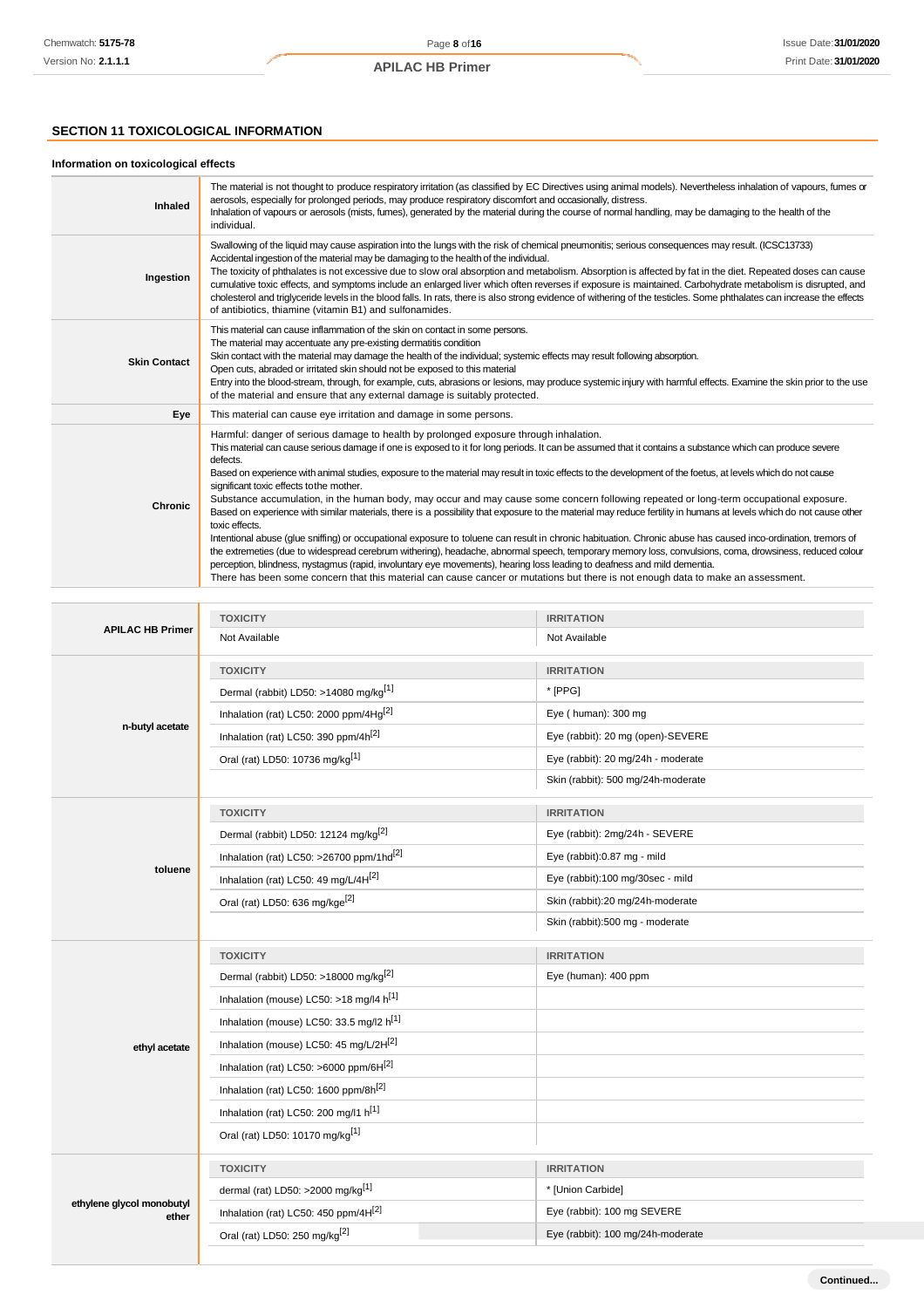|                        |                                                                                                                                                                                                                                                                                                                                                                                                                                                                                                                                                                                                                                                                                                                                                                                                                                                                                                                                                                                                                                                                                                                                                                                                                                                                                                                                                                                                                                                    | Skin (rabbit): 500 mg, open; mild                                                                                                                                                                                                                                                                                         |  |
|------------------------|----------------------------------------------------------------------------------------------------------------------------------------------------------------------------------------------------------------------------------------------------------------------------------------------------------------------------------------------------------------------------------------------------------------------------------------------------------------------------------------------------------------------------------------------------------------------------------------------------------------------------------------------------------------------------------------------------------------------------------------------------------------------------------------------------------------------------------------------------------------------------------------------------------------------------------------------------------------------------------------------------------------------------------------------------------------------------------------------------------------------------------------------------------------------------------------------------------------------------------------------------------------------------------------------------------------------------------------------------------------------------------------------------------------------------------------------------|---------------------------------------------------------------------------------------------------------------------------------------------------------------------------------------------------------------------------------------------------------------------------------------------------------------------------|--|
|                        | <b>TOXICITY</b>                                                                                                                                                                                                                                                                                                                                                                                                                                                                                                                                                                                                                                                                                                                                                                                                                                                                                                                                                                                                                                                                                                                                                                                                                                                                                                                                                                                                                                    | <b>IRRITATION</b>                                                                                                                                                                                                                                                                                                         |  |
| n-butanol              | Dermal (rabbit) LD50: 3434.4 mg/kg[1]                                                                                                                                                                                                                                                                                                                                                                                                                                                                                                                                                                                                                                                                                                                                                                                                                                                                                                                                                                                                                                                                                                                                                                                                                                                                                                                                                                                                              | Eye (human): 50 ppm - irritant                                                                                                                                                                                                                                                                                            |  |
|                        | Inhalation (rat) LC50: 24 mg/L/4H[2]                                                                                                                                                                                                                                                                                                                                                                                                                                                                                                                                                                                                                                                                                                                                                                                                                                                                                                                                                                                                                                                                                                                                                                                                                                                                                                                                                                                                               | Eye (rabbit): 1.6 mg-SEVERE                                                                                                                                                                                                                                                                                               |  |
|                        | Inhalation (rat) LC50: 8000 ppm/4hE[2]                                                                                                                                                                                                                                                                                                                                                                                                                                                                                                                                                                                                                                                                                                                                                                                                                                                                                                                                                                                                                                                                                                                                                                                                                                                                                                                                                                                                             | Eye (rabbit): 24 mg/24h-SEVERE                                                                                                                                                                                                                                                                                            |  |
|                        | Oral (rat) LD50: 2292.3 mg/kg <sup>[1]</sup>                                                                                                                                                                                                                                                                                                                                                                                                                                                                                                                                                                                                                                                                                                                                                                                                                                                                                                                                                                                                                                                                                                                                                                                                                                                                                                                                                                                                       | Skin (rabbit): 405 mg/24h-moderate                                                                                                                                                                                                                                                                                        |  |
|                        | <b>TOXICITY</b>                                                                                                                                                                                                                                                                                                                                                                                                                                                                                                                                                                                                                                                                                                                                                                                                                                                                                                                                                                                                                                                                                                                                                                                                                                                                                                                                                                                                                                    | <b>IRRITATION</b>                                                                                                                                                                                                                                                                                                         |  |
|                        | Dermal (rabbit) LD50: >8100 mg/kg <sup>[1]</sup>                                                                                                                                                                                                                                                                                                                                                                                                                                                                                                                                                                                                                                                                                                                                                                                                                                                                                                                                                                                                                                                                                                                                                                                                                                                                                                                                                                                                   | - mild                                                                                                                                                                                                                                                                                                                    |  |
|                        | Inhalation (rat) LC50: 23.5 mg/L/8H[2]                                                                                                                                                                                                                                                                                                                                                                                                                                                                                                                                                                                                                                                                                                                                                                                                                                                                                                                                                                                                                                                                                                                                                                                                                                                                                                                                                                                                             | Eye (human): 350 ppm -irritant                                                                                                                                                                                                                                                                                            |  |
| methyl ethyl ketone    | Inhalation (rat) LC50: 50.1 mg/L/8 hr[2]                                                                                                                                                                                                                                                                                                                                                                                                                                                                                                                                                                                                                                                                                                                                                                                                                                                                                                                                                                                                                                                                                                                                                                                                                                                                                                                                                                                                           | Eye (rabbit): 80 mg - irritant                                                                                                                                                                                                                                                                                            |  |
|                        | Oral (rat) LD50: 3474.9 mg/kg <sup>[1]</sup>                                                                                                                                                                                                                                                                                                                                                                                                                                                                                                                                                                                                                                                                                                                                                                                                                                                                                                                                                                                                                                                                                                                                                                                                                                                                                                                                                                                                       | Skin (rabbit): 402 mg/24 hr - mild                                                                                                                                                                                                                                                                                        |  |
|                        |                                                                                                                                                                                                                                                                                                                                                                                                                                                                                                                                                                                                                                                                                                                                                                                                                                                                                                                                                                                                                                                                                                                                                                                                                                                                                                                                                                                                                                                    | Skin (rabbit):13.78mg/24 hr open                                                                                                                                                                                                                                                                                          |  |
|                        | <b>TOXICITY</b>                                                                                                                                                                                                                                                                                                                                                                                                                                                                                                                                                                                                                                                                                                                                                                                                                                                                                                                                                                                                                                                                                                                                                                                                                                                                                                                                                                                                                                    | <b>IRRITATION</b>                                                                                                                                                                                                                                                                                                         |  |
|                        | Dermal (rabbit) LD50: >21000 mg/kg <sup>[2]</sup>                                                                                                                                                                                                                                                                                                                                                                                                                                                                                                                                                                                                                                                                                                                                                                                                                                                                                                                                                                                                                                                                                                                                                                                                                                                                                                                                                                                                  | Not Available                                                                                                                                                                                                                                                                                                             |  |
| dibutyl phthalate      | Inhalation (mouse) LC50: 25 mg/L/2H <sup>[2]</sup>                                                                                                                                                                                                                                                                                                                                                                                                                                                                                                                                                                                                                                                                                                                                                                                                                                                                                                                                                                                                                                                                                                                                                                                                                                                                                                                                                                                                 |                                                                                                                                                                                                                                                                                                                           |  |
|                        | Oral (rat) LD50: 6279 mg/kg <sup>[1]</sup>                                                                                                                                                                                                                                                                                                                                                                                                                                                                                                                                                                                                                                                                                                                                                                                                                                                                                                                                                                                                                                                                                                                                                                                                                                                                                                                                                                                                         |                                                                                                                                                                                                                                                                                                                           |  |
| Legend:                | 1. Value obtained from Europe ECHA Registered Substances - Acute toxicity 2.* Value obtained from manufacturer's SDS. Unless otherwise specified data                                                                                                                                                                                                                                                                                                                                                                                                                                                                                                                                                                                                                                                                                                                                                                                                                                                                                                                                                                                                                                                                                                                                                                                                                                                                                              |                                                                                                                                                                                                                                                                                                                           |  |
|                        | extracted from RTECS - Register of Toxic Effect of chemical Substances                                                                                                                                                                                                                                                                                                                                                                                                                                                                                                                                                                                                                                                                                                                                                                                                                                                                                                                                                                                                                                                                                                                                                                                                                                                                                                                                                                             |                                                                                                                                                                                                                                                                                                                           |  |
| <b>N-BUTYL ACETATE</b> | The material may produce severe irritation to the eye causing pronounced inflammation. Repeated or prolonged exposure to irritants may produce<br>conjunctivitis.<br>The material may cause skin irritation after prolonged or repeated exposure and may produce on contact skin redness, swelling, the production of vesicles,<br>scaling and thickening of the skin.                                                                                                                                                                                                                                                                                                                                                                                                                                                                                                                                                                                                                                                                                                                                                                                                                                                                                                                                                                                                                                                                             |                                                                                                                                                                                                                                                                                                                           |  |
|                        | The material may cause skin irritation after prolonged or repeated exposure and may produce on contact skin redness, swelling, the production of vesicles,<br>scaling and thickening of the skin.<br>For toluene:<br><b>Acute Toxicity</b><br>Humans exposed to intermediate to high levels of toluene for short periods of time experience adverse central nervous system effects ranging from<br>headaches to intoxication, convulsions, narcosis, and death. Similar effects are observed in short-term animal studies.<br>Humans - Toluene ingestion or inhalation can result in severe central nervous system depression, and in large doses, can act as a narcotic. The<br>ingestion of about 60 mL resulted in fatal nervous system depression within 30 minutes in one reported case.<br>Constriction and necrosis of myocardial fibers, markedly swollen liver, congestion and haemorrhage of the lungs and acute tubular necrosis were found on<br>autopsy.<br>Central nervous system effects (headaches, dizziness, intoxication) and eye irritation occurred following inhalation exposure to 100 ppm toluene 6<br>hours/day for 4 days.<br>Exposure to 600 ppm for 8 hours resulted in the same and more serious symptoms including euphoria, dilated pupils, convulsions, and nausea. Exposure<br>to 10,000-30,000 ppm has been reported to cause narcosis and death<br>Toluene can also strip the skin of lipids causing dermatitis |                                                                                                                                                                                                                                                                                                                           |  |
|                        | Animals - The initial effects are instability and incoordination, lachrymation and sniffles (respiratory exposure), followed by narcosis. Animals die of                                                                                                                                                                                                                                                                                                                                                                                                                                                                                                                                                                                                                                                                                                                                                                                                                                                                                                                                                                                                                                                                                                                                                                                                                                                                                           |                                                                                                                                                                                                                                                                                                                           |  |
|                        | 18-20 hours/day for 3 days<br><b>Subchronic/Chronic Effects:</b><br>Repeat doses of toluene cause adverse central nervous system effects and can damage the upper respiratory system, the liver, and the kidney. Adverse<br>is 88 ppm.                                                                                                                                                                                                                                                                                                                                                                                                                                                                                                                                                                                                                                                                                                                                                                                                                                                                                                                                                                                                                                                                                                                                                                                                             | respiratory failure from severe nervous system depression. Cloudy swelling of the kidneys was reported in rats following inhalation exposure to 1600 ppm,<br>effects occur as a result from both oral and the inhalation exposures. A reported lowest-observed-effect level in humans for adverse neurobehavioral effects |  |
| <b>TOLUENE</b>         | <b>Humans -</b> Chronic occupational exposure and incidences of toluene abuse have resulted in hepatomegaly and liver function changes. It has also resulted<br>in nephrotoxicity and, in one case, was a cardiac sensitiser and fatal cardiotoxin.<br>Neural and cerebellar dystrophy were reported in several cases of habitual "glue sniffing." An epidemiological study in France on workers chronically<br>exposed to toluene fumes reported leukopenia and neutropenia. Exposure levels were not given in the secondary reference; however, the average urinary                                                                                                                                                                                                                                                                                                                                                                                                                                                                                                                                                                                                                                                                                                                                                                                                                                                                              |                                                                                                                                                                                                                                                                                                                           |  |
|                        | excretion of hippuric acid, a metabolite of toluene, was given as 4 $g/L$ compared to a normal level of 0.6 $g/L$                                                                                                                                                                                                                                                                                                                                                                                                                                                                                                                                                                                                                                                                                                                                                                                                                                                                                                                                                                                                                                                                                                                                                                                                                                                                                                                                  |                                                                                                                                                                                                                                                                                                                           |  |
|                        | Animals - The major target organs for the subchronic/chronic toxicity of toluene are the nervous system, liver, and kidney. Depressed immune response<br>has been reported in male mice given doses of 105 mg/kg/day for 28 days. Toluene in corn oil administered to F344 male and female rats by gavage 5<br>days/week for 13 weeks, induced prostration, hypoactivity, ataxia, piloerection, lachrymation, excess salivation, and body tremors at doses 2500 mg/kg. Liver,<br>kidney, and heart weights were also increased at this dose and histopathologic lesions were seen in the liver, kidneys, brain and urinary bladder. The<br>no-observed-adverse effect level (NOAEL) for the study was 312 mg/kg (223 mg/kg/day) and the lowest-observed-adverse effect level (LOAEL) for the<br>study was 625 mg/kg (446 mg/kg/day).                                                                                                                                                                                                                                                                                                                                                                                                                                                                                                                                                                                                               |                                                                                                                                                                                                                                                                                                                           |  |
|                        | <b>Developmental/Reproductive Toxicity</b><br>can also adversely effect the developing offspring in laboratory animals.                                                                                                                                                                                                                                                                                                                                                                                                                                                                                                                                                                                                                                                                                                                                                                                                                                                                                                                                                                                                                                                                                                                                                                                                                                                                                                                            | Exposures to high levels of toluene can result in adverse effects in the developing human foetus. Several studies have indicated that high levels of toluene                                                                                                                                                              |  |
|                        | <b>Humans</b> - Variable growth, microcephaly, CNS dysfunction, attentional deficits, minor craniofacial and limb abnormalities, and developmental delay were<br>seen in three children exposed to toluene in utero as a result of maternal solvent abuse before and during pregnancy                                                                                                                                                                                                                                                                                                                                                                                                                                                                                                                                                                                                                                                                                                                                                                                                                                                                                                                                                                                                                                                                                                                                                              |                                                                                                                                                                                                                                                                                                                           |  |
|                        | Animals - Sternebral alterations, extra ribs, and missing tails were reported following treatment of rats with 1500 mg/m3 toluene 24 hours/day during days<br>9-14 of gestation. Two of the dams died during the exposure. Another group of rats received 1000 mg/m3 8 hours/day during days 1-21 of gestation. No<br>maternal deaths or toxicity occurred, however, minor skeletal retardation was present in the exposed fetuses. CFLP Mice were exposed to 500 or 1500<br>mg/m3 toluene continuously during days 6-13 of pregnancy. All dams died at the high dose during the first 24 hours of exposure, however none died at 500<br>mg/m3. Decreased foetal weight was reported, but there were no differences in the incidences of skeletal malformations or anomalies between the treated<br>and control offspring.                                                                                                                                                                                                                                                                                                                                                                                                                                                                                                                                                                                                                         |                                                                                                                                                                                                                                                                                                                           |  |
|                        | Absorption - Studies in humans and animals have demonstrated that toluene is readily absorbed via the lungs and the gastrointestinal tract. Absorption<br>through the skin is estimated at about 1% of that absorbed by the lungs when exposed to toluene vapor.<br>Dermal absorption is expected to be higher upon exposure to the liquid; however, exposure is limited by the rapid evaporation of toluene.                                                                                                                                                                                                                                                                                                                                                                                                                                                                                                                                                                                                                                                                                                                                                                                                                                                                                                                                                                                                                                      |                                                                                                                                                                                                                                                                                                                           |  |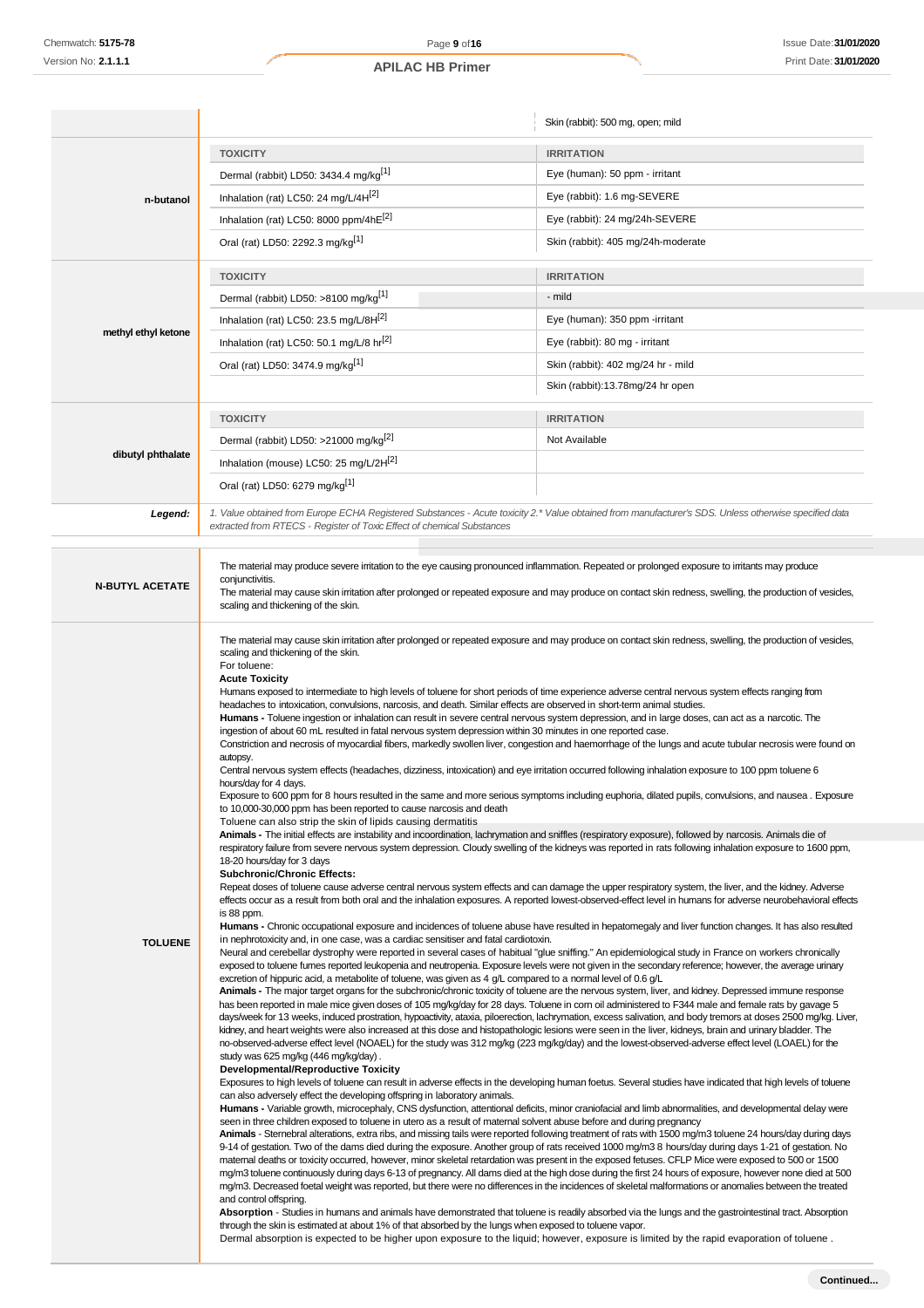|                                                  | Distribution - In studies with mice exposed to radiolabeled toluene by inhalation, high levels of radioactivity were present in body fat, bone marrow, spinal<br>nerves, spinal cord, and brain white matter. Lower levels of radioactivity were present in blood, kidney, and liver. Accumulation of toluene has generally been<br>found in adipose tissue, other tissues with high fat content, and in highly vascularised tissues.<br>Metabolism - The metabolites of inhaled or ingested toluene include benzyl alcohol resulting from the hydroxylation of the methyl group. Further oxidation<br>results in the formation of benzaldehyde and benzoic acid. The latter is conjugated with glycine to yield hippuric acid or reacted with glucuronic acid to<br>form benzoyl glucuronide. o-cresol and p-cresol formed by ring hydroxylation are considered minor metabolites<br>Excretion - Toluene is primarily (60-70%) excreted through the urine as hippuric acid. The excretion of benzoyl glucuronide accounts for 10-20%, and<br>excretion of unchanged toluene through the lungs also accounts for 10-20%. Excretion of hippuric acid is usually complete within 24 hours after exposure.                                                                                                                                                                                                                                                                                                                                                                                                                                                                                                                                                                                                                                                                                                                                                                                                                                                                                                                                                                                                                                                                                                                                                                                                                                                                                                                                                                                                                                                                                                                                                                                                                                                                                                                                                                                                                                                                                                                                                                                                                                                                                                                                                                                                                                                                                                                                                                                                                                                                                                                                                                                                                                                                                                                                                                                                                                                                                                                                                                                                                                                                                                                                                                                                                                                                                                                                                                                                                                                                                                                                                                                                                                                                                                                                                                                                                                                                                                                                                                                                                                                                                                                                                                                                                                                                                                                                                                                                                                                                                                                                                                  |
|--------------------------------------------------|--------------------------------------------------------------------------------------------------------------------------------------------------------------------------------------------------------------------------------------------------------------------------------------------------------------------------------------------------------------------------------------------------------------------------------------------------------------------------------------------------------------------------------------------------------------------------------------------------------------------------------------------------------------------------------------------------------------------------------------------------------------------------------------------------------------------------------------------------------------------------------------------------------------------------------------------------------------------------------------------------------------------------------------------------------------------------------------------------------------------------------------------------------------------------------------------------------------------------------------------------------------------------------------------------------------------------------------------------------------------------------------------------------------------------------------------------------------------------------------------------------------------------------------------------------------------------------------------------------------------------------------------------------------------------------------------------------------------------------------------------------------------------------------------------------------------------------------------------------------------------------------------------------------------------------------------------------------------------------------------------------------------------------------------------------------------------------------------------------------------------------------------------------------------------------------------------------------------------------------------------------------------------------------------------------------------------------------------------------------------------------------------------------------------------------------------------------------------------------------------------------------------------------------------------------------------------------------------------------------------------------------------------------------------------------------------------------------------------------------------------------------------------------------------------------------------------------------------------------------------------------------------------------------------------------------------------------------------------------------------------------------------------------------------------------------------------------------------------------------------------------------------------------------------------------------------------------------------------------------------------------------------------------------------------------------------------------------------------------------------------------------------------------------------------------------------------------------------------------------------------------------------------------------------------------------------------------------------------------------------------------------------------------------------------------------------------------------------------------------------------------------------------------------------------------------------------------------------------------------------------------------------------------------------------------------------------------------------------------------------------------------------------------------------------------------------------------------------------------------------------------------------------------------------------------------------------------------------------------------------------------------------------------------------------------------------------------------------------------------------------------------------------------------------------------------------------------------------------------------------------------------------------------------------------------------------------------------------------------------------------------------------------------------------------------------------------------------------------------------------------------------------------------------------------------------------------------------------------------------------------------------------------------------------------------------------------------------------------------------------------------------------------------------------------------------------------------------------------------------------------------------------------------------------------------------------------------------------------------------------------------------------------------------------------------------------------------------------------------------------------------------------------------------------------------------------------------------------------------------------------------------------------------------------------------------------------------------------------------------------------------------------------------------------------------------------------------------------------------------------------------------------------|
|                                                  | The material may produce severe irritation to the eye causing pronounced inflammation. Repeated or prolonged exposure to irritants may produce<br>conjunctivitis.<br>The material may cause skin irritation after prolonged or repeated exposure and may produce on contact skin redness, swelling, the production of vesicles,<br>scaling and thickening of the skin.<br>For ethylene glycol monoalkyl ethers and their acetates (EGMAEs):<br>Typical members of this category are ethylene glycol propylene ether (EGPE), ethylene glycol butyl ether (EGBE) and ethylene glycol hexyl ether (EGHE)<br>and their acetates.<br>EGMAEs are substrates for alcohol dehydrogenase isozyme ADH-3, which catalyzes the conversion of their terminal alcohols to aldehydes (which are<br>transient metabolites). Further, rapid conversion of the aldehydes by aldehyde dehydrogenase produces alkoxyacetic acids, which are the predominant<br>urinary metabolites of mono substituted glycol ethers.<br>Acute Toxicity: Oral LD50 values in rats for all category members range from 739 (EGHE) to 3089 mg/kg bw (EGPE), with values increasing with<br>decreasing molecular weight. Four to six hour acute inhalation toxicity studies were conducted for these chemicals in rats at the highest vapour<br>concentrations practically achievable. Values range from LC0 > 85 ppm (508 mg/m3) for EGHE, LC50 > 400ppm (2620 mg/m3) for EGBEA to LC50 ><br>2132 ppm (9061 mg/m3) for EGPE. No lethality was observed for any of these materials under these conditions. Dermal LD50 values in rabbits range from<br>435 mg/kg bw (EGBE) to 1500 mg/kg bw (EGBEA). Overall these category members can be considered to be of low to moderate acute toxicity. All category<br>members cause reversible irritation to skin and eyes, with EGBEA less irritating and EGHE more irritating than the other category members. EGPE and<br>EGBE are not sensitisers in experimental animals or humans. Signs of acute toxicity in rats, mice and rabbits are consistent with haemolysis (with the<br>exception of EGHE) and non-specific CNS depression typical of organic solvents in general. Alkoxyacetic acid metabolites, propoxyacetic acid (PAA) and<br>butoxyacetic acid (BAA), are responsible for the red blood cell hemolysis. Signs of toxicity in humans deliberately ingesting cleaning fluids containing<br>9-22% EGBE are similar to those of rats, with the exception of haemolysis. Although decreased blood haemoglobin and/or haemoglobinuria were observed<br>in some of the human cases, it is not clear if this was due to haemolysis or haemodilution as a result of administration of large volumes of fluid. Red blood<br>cells of humans are many-fold more resistant to toxicity from EGPE and EGBE in vitro than those of rats.<br>Repeat dose toxicity: The fact that the NOAEL for repeated dose toxicity of EGBE is less than that of EGPE is consistent with red blood cells being more<br>sensitive to EGBE than EGPE. Blood from mice, rats, hamsters, rabbits and baboons were sensitive to the effects of BAA in vitro and displayed similar<br>responses, which included erythrocyte swelling (increased haematocrit and mean corpuscular hemoglobin), followed by hemolysis. Blood from humans,<br>pigs, dogs, cats, and guinea pigs was less sensitive to haemolysis by BAA in vitro.<br><b>Mutagenicity:</b> In the absence and presence of metabolic activation, EGBE tested negative for mutagenicity in Ames tests conducted in S.<br>typhimuriumstrains TA97, TA98, TA100, TA1535 and TA1537 and EGHE tested negative in strains TA98, TA100, TA1535, TA1537 and TA1538. In<br>vitro cytogenicity and sister chromatid exchange assays with EGBE and EGHE in Chinese Hamster Ovary Cells with and without metabolic activation and<br>in vivo micronucleus tests with EGBE in rats and mice were negative, indicating that these glycol ethers are not genotoxic.<br>Carcinogenicity: In a 2-year inhalation chronic toxicity and carcinogenicity study with EGBE in rats and mice a significant increase in the incidence of<br>liver haemangiosarcomas was seen in male mice and forestomach tumours in female mice. It was decided that based on the mode of action data available,<br>there was no significant hazard for human carcinogenicity                                                                                                                                                                                                                                                                                                                                                                                                                                                                                                                                                                                                                                                                                                                                                                                                                                                                                                                                                                                                                                                                                                                                                                                                                                                                                                                                                                                     |
| <b>ETHYLENE GLYCOL</b><br><b>MONOBUTYL ETHER</b> | Reproductive and developmental toxicity. The results of reproductive and developmental toxicity studies indicate that the glycol ethers in this category<br>are not selectively toxic to the reproductive system or developing fetus, developmental toxicity is secondary to maternal toxicity. The repeated dose toxicity<br>studies in which reproductive organs were examined indicate that the members of this category are not associated with toxicity to reproductive organs<br>(including the testes).<br>Results of the developmental toxicity studies conducted via inhalation exposures during gestation periods on EGPE (rabbits -125, 250, 500 ppm or 531,<br>1062, or 2125 mg/m3 and rats - 100, 200, 300, 400 ppm or 425, 850, 1275, or 1700 mg/m3), EGBE (rat and rabbit - 25, 50, 100, 200 ppm or 121, 241, 483,<br>or 966 mg/m3), and EGHE (rat and rabbit - 20.8, 41.4, 79.2 ppm or 124, 248, or 474 mg/m3) indicate that the members of the category are not teratogenic.<br>The NOAELs for developmental toxicity are greater than 500 ppm or 2125 mg/m3 (rabbit-EGPE), 100 ppm or 425 mg/m3 (rat-EGPE), 50 ppm or 241<br>mg/m3 (rat EGBE) and 100 ppm or 483 mg/m3 (rabbit EGBE) and greater than 79.2 ppm or 474 mg/m3 (rat and rabbit-EGHE).<br>Exposure of pregnant rats to ethylene glycol monobutyl ether (2-butoxyethanol) at 100 ppm or rabbits at 200 ppm during organogenesis resulted in<br>maternal toxicity and embryotoxicity including a decreased number of viable implantations per litter. Slight foetoxicity in the form of poorly ossified or<br>unossified skeletal elements was also apparent in rats. Teratogenic effects were not observed in other species.<br>At least one researcher has stated that the reproductive effects were less than that of other monoalkyl ethers of ethylene glycol.<br>Chronic exposure may cause anaemia, macrocytosis, abnormally large red cells and abnormal red cell fragility.<br>Exposure of male and female rats and mice for 14 weeks to 2 years produced a regenerative haemolytic anaemia and subsequent effects on the<br>haemopoietic system in rats and mice. In addition, 2-butoxyethanol exposures caused increases in the incidence of neoplasms and nonneoplastic lesions<br>(1). The occurrence of the anaemia was concentration-dependent and more pronounced in rats and females. In this study it was proposed that<br>2-butoxyethanol at concentrations of 500 ppm and greater produced an acute disseminated thrombosis and bone infarction in male and female rats as a<br>result of severe acute haemolysis and reduced deformability of erythrocytes or through anoxic damage to endothelial cells that compromise blood flow. In<br>two-year studies, 2-butoxyethanol continued to affect circulating erythroid mass, inducing a responsive anaemia. Rats showed a marginal increase in the<br>incidence of benign or malignant pheochromocytomas (combined) of the adrenal gland. In mice, 2-butoxyethanol exposure resulted in a concentration<br>dependent increase in the incidence of squamous cell papilloma or carcinoma of the forestomach. It was hypothesised that exposure-induced irritation<br>produced inflammatory and hyperplastic effects in the forestomach and that the neoplasia were associated with a continuation of the injury/ degeneration<br>process. Exposure also produced a concentration -dependent increase in the incidence of haemangiosarcoma of the liver of male mice and hepatocellular<br>carcinoma.<br>1: NTP Toxicology Program Technical report Series 484, March 2000.<br>For ethylene glycol:<br>Ethylene glycol is quickly and extensively absorbed through the gastrointestinal tract. Limited information suggests that it is also absorbed through the<br>respiratory tract; dermal absorption is apparently slow. Following absorption, ethylene glycol is distributed throughout the body according to total body<br>water. In most mammalian species, including humans, ethylene glycol is initially metabolised by alcohol.<br>dehydrogenase to form glycolaldehyde, which is rapidly converted to glycolic acid and glyoxal by aldehyde oxidase and aldehyde dehydrogenase. These<br>metabolites are oxidised to glyoxylate; glyoxylate may be further metabolised to formic acid, oxalic acid, and glycine. Breakdown of both glycine and formic<br>acid can generate CO2, which is one of the major elimination products of ethylene glycol. In addition to exhaled CO2, ethylene glycol is eliminated in the<br>urine as both the parent compound and glycolic acid. Elimination of ethylene glycol from the plasma in both humans and laboratory animals is rapid after<br>oral exposure; elimination half-lives are in the range of 1-4 hours in most species tested.<br>Respiratory Effects. Respiratory system involvement occurs 12-24 hours after ingestion of sufficient amounts of ethylene glycol and is considered to be<br>part of a second stage in ethylene glycol poisoning The symptoms include hyperventilation, shallow rapid breathing, and generalized pulmonary edema<br>with calcium oxalate crystals occasionally present in the lung parenchyma. Respiratory system involvement appears to be dose-dependent and occurs<br>concomitantly with cardiovascular changes. Pulmonary infiltrates and other changes compatible with adult respiratory distress syndrome (ARDS) may<br>characterise the second stage of ethylene glycol poisoning Pulmonary oedema can be secondary to cardiac failure, ARDS, or aspiration of gastric<br>contents. Symptoms related to acidosis such as hyperpnea and tachypnea are frequently observed; however, major respiratory morbidities such as |

pulmonary edema and bronchopneumonia are relatively rare and usually only observed with extreme poisoning (e.g., in only 5 of 36 severely poisoned cases).

**Cardiovascular Effects.** Cardiovascular system involvement in humans occurs at the same time as respiratory system involvement, during the second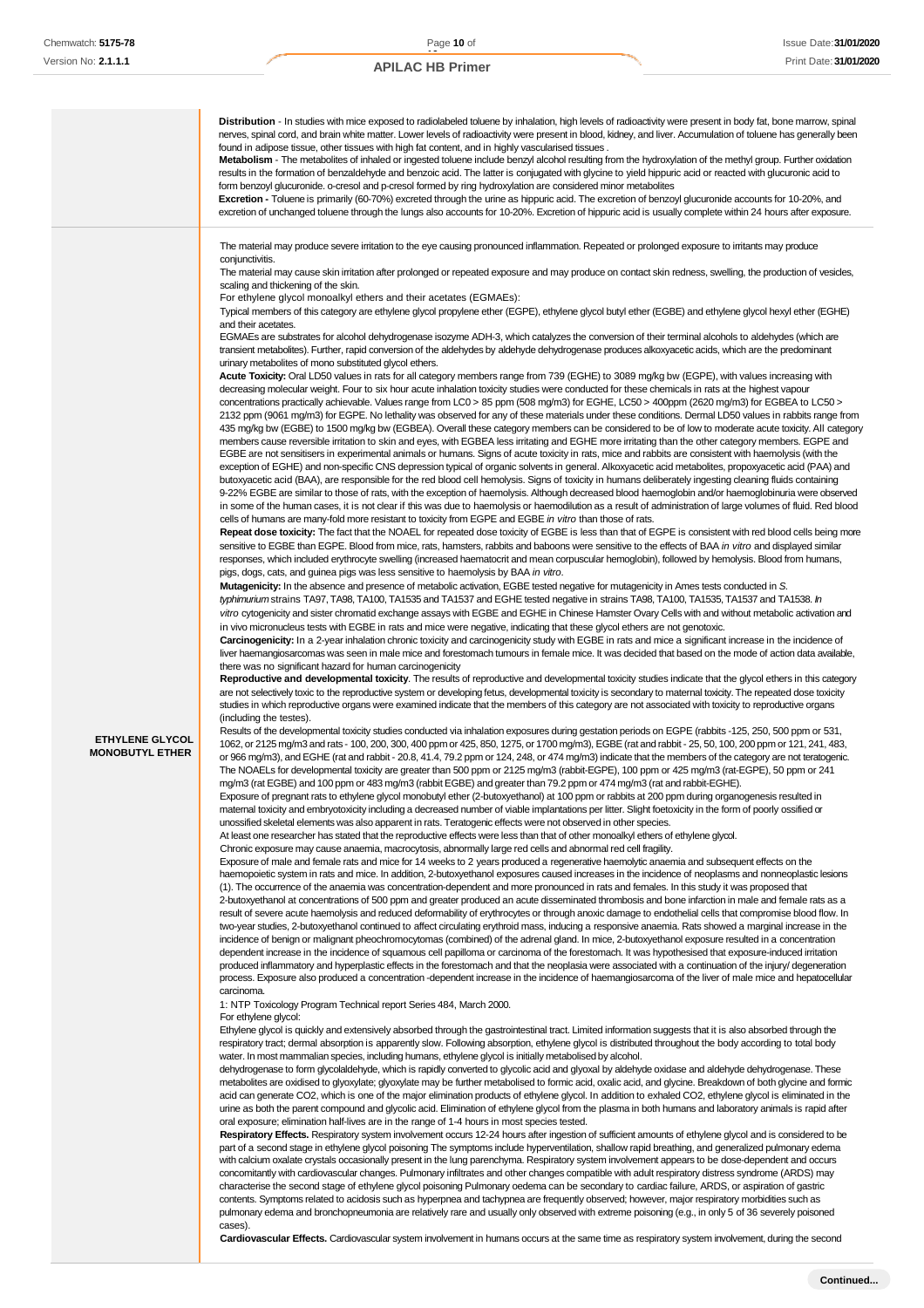phase of oral ethylene glycol poisoning, which is 12- 24 hours after acute exposure. The symptoms of cardiac involvement include tachycardia, ventricular gallop and cardiac enlargement. Ingestion of ethylene glycol may also cause hypertension or hypotension, which may progress to cardiogenic shock. Myocarditis has been observed at autopsy in cases of people who died following acute ingestion of ethylene glycol. As in the case of respiratory effects, cardiovascular involvement occurs with ingestion of relatively high doses of ethylene glycol.

Nevertheless, circulatory disturbances are a rare occurrence, having been reported in only 8 of 36 severely poisoned cases.Therefore, it appears that acute exposure to high levels of ethylene glycol can cause serious cardiovascular effects in humans. The effects of a long-term, low-dose exposure are unknown.

Gastrointestinal Effects. Nausea, vomiting with or without blood, pyrosis, and abdominal cramping and pain are common early effects of acute ethylene glycol ingestion. Acute effects of ethylene glycol ingestion in one patient included intermittent diarrhea and abdominal pain, which were attributed to mild colonic ischaemia; severe abdominal pain secondary to colonic stricture and perforation developed 3 months after ingestion, and histology of the resected colon showed birefringent crystals highly suggestive of oxalate deposition.

**Musculoskeletal Effects.** Reported musculoskeletal effects in cases of acute ethylene glycol poisoning have included diffuse muscle tenderness and myalgias associated with elevated serum creatinine phosphokinase levels, and myoclonic jerks and tetanic contractions associated with hypocalcaemia. **Hepatic Effects.** Central hydropic or fatty degeneration, parenchymal necrosis, and calcium oxalate crystals in the liver have been observed at autopsy in cases of people who died following acute ingestion of ethylene glycol.

**Renal Effects.** Adverse renal effects after ethylene glycol ingestion in humans can be observed during the third stage of ethylene glycol toxicity 24-72 hours after acute exposure. The hallmark of renal toxicity is the presence of birefringent calcium oxalate monohydrate crystals deposited in renal tubules and their presence in urine after ingestion of relatively high amounts of ethylene glycol. Other signs of nephrotoxicity can include tubular cell degeneration and necrosis and tubular interstitial inflammation. If untreated, the degree of renal damage caused by high doses of ethylene glycol progresses and leads to haematuria, proteinuria, decreased renal function, oliguria, anuria , and ultimately renal failure. These changes in the kidney are linked to acute tubular necrosis but normal or near normal renal function can return with adequate supportive therapy.

**Metabolic Effects.** One of the major adverse effects following acute oral exposure of humans to ethylene glycol involves metabolic changes. These changes occur as early as 12 hours after ethylene glycol exposure. Ethylene glycol intoxication is accompanied by metabolic acidosis which is manifested by decreased pH and bicarbonate content of serum and other bodily fluids caused by accumulation of excess glycolic acid. Other characteristic metabolic effects of ethylene glycol poisoning are increased serum anion gap, increased osmolal gap, and hypocalcaemia. Serum anion gap is calculated from concentrations of sodium, chloride, and bicarbonate, is normally 12-16 mM, and is typically elevated after ethylene glycol ingestion due to increases in unmeasured metabolite anions (mainly glycolate).

**Neurological Effects:** Adverse neurological reactions are among the first symptoms to appear in humans after ethylene glycol ingestion. These early neurotoxic effects are also the only symptoms attributed to unmetabolised ethylene glycol. Together with metabolic changes, they occur during the period of 30 minutes to 12 hours after exposure and are considered to be part of the first stage in ethylene glycol intoxication. In cases of acute intoxication, in which a large amount of ethylene glycol is ingested over a very short time period, there is a progression of neurological manifestations which, if not treated, may lead to generalized seizures and coma. Ataxia, slurred speech, confusion, and somnolence are common during the initial phase of ethylene glycol intoxication as are irritation, restlessness, and disorientation. Cerebral edema and crystalline deposits of calcium oxalate in the walls of small blood vessels in the brain were found at autopsy in people who died after acute ethylene glycol ingestion.

Effects on cranial nerves appear late (generally 5-20 days post-ingestion), are relatively rare, and according to some investigators constitute a fourth, late cerebral phase in ethylene glycol intoxication. Clinical manifestations of the cranial neuropathy commonly involve lower motor neurons of the facial and bulbar nerves and are reversible over many months.

**Reproductive Effects:** Reproductive function after intermediate-duration oral exposure to ethylene glycol has been tested in three multi-generation studies (one in rats and two in mice) and several shorter studies (15-20 days in rats and mice). In these studies, effects on fertility, foetal viability, and male reproductive organs were observed in mice, while the only effect in rats was an increase in gestational duration.

**Developmental Effects:** The developmental toxicity of ethylene glycol has been assessed in several acute-duration studies using mice, rats, and rabbits. Available studies indicate that malformations, especially skeletal malformations occur in both mice and rats exposed during gestation; mice are apparently more sensitive to the developmental effects of ethylene glycol. Other evidence of embyrotoxicity in laboratory animals exposed to ethylene glycol exposure includes reduction in foetal body weight.

**Cancer:** No studies were located regarding cancer effects in humans or animals after dermal exposure to ethylene glycol.

**Genotoxic Effects**: Studies in humans have not addressed the genotoxic effects of ethylene glycol. However, available *in vivo* and *in vitro* laboratory studies provide consistently negative genotoxicity results for ethylene glycol.

NOTE: Changes in kidney, liver, spleen and lungs are observed in animals exposed to high concentrations of this substance by all routes. \*\* ASCC (NZ) SDS

Asthma-like symptoms may continue for months or even years after exposure to the material ceases. This may be due to a non-allergenic condition known as reactive airways dysfunction syndrome (RADS) which can occur following exposure to high levels of highly irritating compound. Key criteria for the diagnosis of RADS include the absence of preceding respiratory disease, in a non-atopic individual, with abrupt onset of persistent asthma-like symptoms within minutes to hours of a documented exposure to the irritant. A reversible airflow pattern, on spirometry, with the presence of moderate to severe bronchial hyperreactivity on methacholine challenge testing and the lack of minimal lymphocytic inflammation, without eosinophilia, have also been included in the criteria for diagnosis of RADS. RADS (or asthma) following an irritating inhalation is an infrequent disorder with rates related to the concentration of and duration of exposure to the irritating substance. Industrial bronchitis, on the other hand, is a disorder that occurs as result of exposure due to high concentrations of irritating substance (often particulate in nature) and is completely reversible after exposure ceases. The disorder is characterised by dyspnea, cough and mucus production.

The material may produce severe irritation to the eye causing pronounced inflammation. Repeated or prolonged exposure to irritants may produce conjunctivitis.

The material may cause skin irritation after prolonged or repeated exposure and may produce on contact skin redness, swelling, the production of vesicles, scaling and thickening of the skin.

### for n-butanol

**N-BUTANOL**

**Acute toxicity:** n-Butanol (BA) was only slightly toxic to experimental animals following acute oral, dermal, or inhalation exposure. The acute oral LD50 values for female rats ranged from 790 to 4360 mg/kg. Different strains of rat were used in each of four studies, which may account for the variability. Oral LD50 values for mice, rabbits, hamsters, dogs, and male rats all fell within the same range. The rat inhalation LC0 of 8000 ppm (24000 mg/m3) indicates very low inhalation toxicity (no lethality at 8000 ppm). The rabbit dermal LD50 was 3402 mg/kg, indicating that BA can penetrate the skin, but not very readily. Animal experiments and human experience indicate that BA is, at most, moderately irritating to the skin, but it is a severe eye irritant. These effects are most likely due to BA's localised defatting and drying characteristics. Although no animal data are available, human studies and experience show that BA is not likely to be a skin sensitiser.

The median odor threshold for BA (0.17 ppm) is well below the lowest nasal irritation threshold in humans (289 ppm), allowing warning of possible chemical exposure prior to nasal irritation occurring. Human studies are complicated by the odor characteristics of the material, as the odor threshold is well below the levels at which irritation is observed.

Repeat dose toxicity: An in vivo toxicokinetics study confirmed the rapid metabolism of n-butyl acetate (BAc) to BA. Hydrolysis of BAc in blood and brain was estimated to be 99 percent complete within

2.7 minutes (elimination t1/2 = 0.41 minute). Thus, organisms exposed to BAc can experience appreciable tissue concentrations of BA. In this way, the results of toxicity studies with BAc can be used as supplemental, surrogate

data to provide information on the toxicity of BA.

A thirteen-week, subchronic exposure to BAc, the metabolic precursor of BA, produced transient hypoactivity (during exposure only) at 1500 and 3000 ppm (7185 and 14370 mg/m3) along with decreased body weight and food consumption, but no post exposure neurotoxicity even at 3000 ppm. A concurrent subchronic neurotoxicity study under the same exposure conditions showed no evidence of cumulative neurotoxicity based upon functional observational battery endpoints, quantitative motor activity, neuropathology and scheduled-controlled operant behavior endpoints. A no observable effect level (NOAEL) of 500 ppm (2395 mg/m3) was reported for systemic effects in rats, and a NOAEL of 3000 ppm (14370 mg/m3) was reported for post exposure neurotoxicity in rats.

**Reproductive toxicity:** Several studies indicate that BA is not a reproductive toxicant.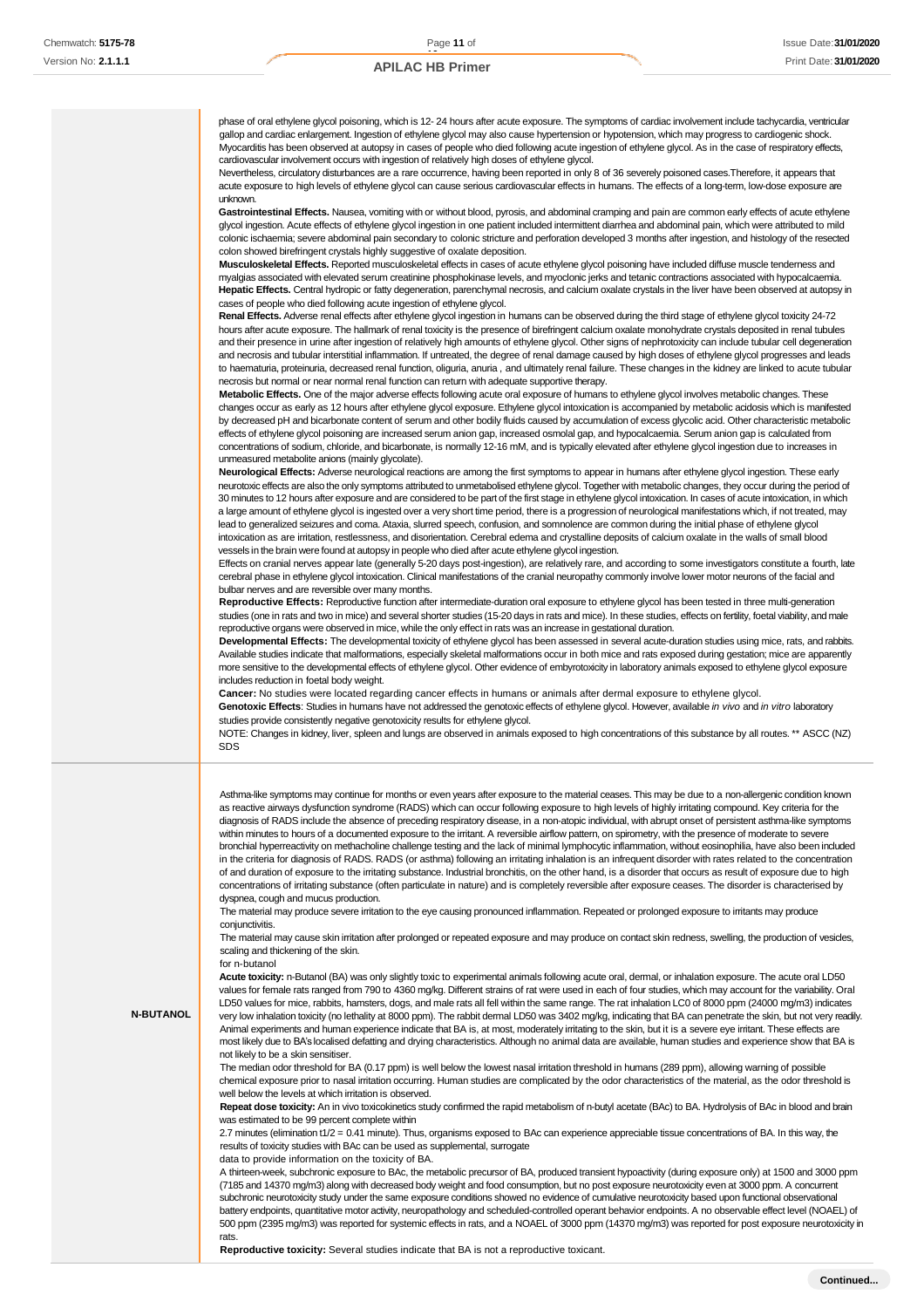|                                  | Female rats exposed to 6000 ppm (18000 mg/m3) BA throughout gestation and male rats exposed to 6000 ppm (18000 mg/m3) BA for six weeks prior to<br>mating showed no effects on fertility or pregnancy rate. Male rats given BA at 533 mg/kg/day for 5 days had no testicular toxicity.<br>Developmental toxicity: BA produced only mild foetotoxicity and developmental alterations at or near the maternally toxic (even lethal) dose of 8000 ppm<br>(24000 mg/m3) throughout gestation.<br>Genotoxicity: An entire battery of negative in vitro tests and a negative in vivo micronucleus test indicate that BA is not genotoxic.<br>Carcinogenicity: Based upon the battery of negative mutagenicity and clastogenicity findings, BA presents a very small potential for carcinogenicity.                                                                                                                                                                                                                                                                                                                                                                                                                                                                                                                                                                                                                                                                                                                                                                                                                                                                                                                                                                                                                                                                                                                                                                                                                                                                                                                                                                                                                                                                                                                                                                                                                                                                                                                                                                                                                                                                                                                                                                                                                                                                                                                                                                                                                                                                                                                                                                                                                                                                                                                                                                                                                                                                                                                                                                        |                 |                                                                                                                                                                                                                                                                                                                                                                                                                                                                                                                                                                                                                                                                                                                                                                                                                                                                                                                                                                                                                                                                                                                                                                                                                                                                                                                                                                                                                                                                                                                                                                                                                                                                                                                                                                                                                                                                                                                                                                                                                                                                                                                                                                                                                                                                                                                                                                                                                                                                                                                                                                                                         |
|----------------------------------|---------------------------------------------------------------------------------------------------------------------------------------------------------------------------------------------------------------------------------------------------------------------------------------------------------------------------------------------------------------------------------------------------------------------------------------------------------------------------------------------------------------------------------------------------------------------------------------------------------------------------------------------------------------------------------------------------------------------------------------------------------------------------------------------------------------------------------------------------------------------------------------------------------------------------------------------------------------------------------------------------------------------------------------------------------------------------------------------------------------------------------------------------------------------------------------------------------------------------------------------------------------------------------------------------------------------------------------------------------------------------------------------------------------------------------------------------------------------------------------------------------------------------------------------------------------------------------------------------------------------------------------------------------------------------------------------------------------------------------------------------------------------------------------------------------------------------------------------------------------------------------------------------------------------------------------------------------------------------------------------------------------------------------------------------------------------------------------------------------------------------------------------------------------------------------------------------------------------------------------------------------------------------------------------------------------------------------------------------------------------------------------------------------------------------------------------------------------------------------------------------------------------------------------------------------------------------------------------------------------------------------------------------------------------------------------------------------------------------------------------------------------------------------------------------------------------------------------------------------------------------------------------------------------------------------------------------------------------------------------------------------------------------------------------------------------------------------------------------------------------------------------------------------------------------------------------------------------------------------------------------------------------------------------------------------------------------------------------------------------------------------------------------------------------------------------------------------------------------------------------------------------------------------------------------------------------|-----------------|---------------------------------------------------------------------------------------------------------------------------------------------------------------------------------------------------------------------------------------------------------------------------------------------------------------------------------------------------------------------------------------------------------------------------------------------------------------------------------------------------------------------------------------------------------------------------------------------------------------------------------------------------------------------------------------------------------------------------------------------------------------------------------------------------------------------------------------------------------------------------------------------------------------------------------------------------------------------------------------------------------------------------------------------------------------------------------------------------------------------------------------------------------------------------------------------------------------------------------------------------------------------------------------------------------------------------------------------------------------------------------------------------------------------------------------------------------------------------------------------------------------------------------------------------------------------------------------------------------------------------------------------------------------------------------------------------------------------------------------------------------------------------------------------------------------------------------------------------------------------------------------------------------------------------------------------------------------------------------------------------------------------------------------------------------------------------------------------------------------------------------------------------------------------------------------------------------------------------------------------------------------------------------------------------------------------------------------------------------------------------------------------------------------------------------------------------------------------------------------------------------------------------------------------------------------------------------------------------------|
| <b>METHYL ETHYL KETONE</b>       | Asthma-like symptoms may continue for months or even years after exposure to the material ceases. This may be due to a non-allergenic condition known<br>as reactive airways dysfunction syndrome (RADS) which can occur following exposure to high levels of highly irritating compound. Key criteria for the<br>diagnosis of RADS include the absence of preceding respiratory disease, in a non-atopic individual, with abrupt onset of persistent asthma-like symptoms<br>within minutes to hours of a documented exposure to the irritant. A reversible airflow pattern, on spirometry, with the presence of moderate to severe<br>bronchial hyperreactivity on methacholine challenge testing and the lack of minimal lymphocytic inflammation, without eosinophilia, have also been included<br>in the criteria for diagnosis of RADS. RADS (or asthma) following an irritating inhalation is an infrequent disorder with rates related to the concentration<br>of and duration of exposure to the irritating substance. Industrial bronchitis, on the other hand, is a disorder that occurs as result of exposure due to high<br>concentrations of irritating substance (often particulate in nature) and is completely reversible after exposure ceases. The disorder is characterised by<br>dyspnea, cough and mucus production.<br>The material may cause skin irritation after prolonged or repeated exposure and may produce on contact skin redness, swelling, the production of vesides,<br>scaling and thickening of the skin.<br>Methyl ethyl ketone is considered to have a low order of toxicity; however methyl ethyl ketone is often used in combination with other solvents and the toxic<br>effects of the mix may be greater than either solvent alone. Combinations of n-hexane with methyl ethyl ketone and also methyl n-butyl ketone with methyl<br>ethyl ketone show increase in peripheral neuropathy, a progressive disorder of nerves of extremities.<br>Combinations with chloroform also show increase in toxicity                                                                                                                                                                                                                                                                                                                                                                                                                                                                                                                                                                                                                                                                                                                                                                                                                                                                                                                                                                                                                                                                                                                                                                                                                                                                                                                                                                                                                                                                                                                |                 |                                                                                                                                                                                                                                                                                                                                                                                                                                                                                                                                                                                                                                                                                                                                                                                                                                                                                                                                                                                                                                                                                                                                                                                                                                                                                                                                                                                                                                                                                                                                                                                                                                                                                                                                                                                                                                                                                                                                                                                                                                                                                                                                                                                                                                                                                                                                                                                                                                                                                                                                                                                                         |
| DIBUTYL PHTHALATE                | For dibutyl phthalate (DBP):<br>In studies on rats, DBP is absorbed through the skin, although in in vitro studies human skin has been found to be less permeable than rat skin to this<br>of rats and excreted in urine as metabolites following oral or intravenous administration. Following inhalation, it was consistently detected at low<br>concentrations in the brain. Available data indicate that in rats, following ingestion, DBP is metabolised by nonspecific esterases mainly in the small<br>to hydrolysis of the second ester group. Accumulation has not been observed in any organ. The profile of effects following exposure to DBP is similar to<br>that of other phthalate esters, which, in susceptible species, can induce hepatomegaly, increased numbers of hepatic peroxisomes, foetotoxicity,<br>teratogenicity and testicular damage.<br>Acute toxicity: The acute toxicity of DBP in rats and mice is low. Signs of acute toxicity in laboratory animals include depression of activity, laboured<br>two weeks and complete after 1 month.<br>reported only in secondary accounts<br>Repeat dose toxicity: In short-term repeated-dose toxicity studies, effects at lowest levels in rats after oral administration for 5 to 21 days included<br>peroxisome proliferation and hepatomegaly at doses of 420 mg/kg body weight per day or more. In longer-term studies, the effects in rats observed<br>body weight per day or more but not in F-344 or Sprague-Dawley rats exposed to up to 2500 mg/kg body weight per day. Alteration in testicular enzymes<br>and degeneration of testicular germinal cells of rats have been observed at doses of 250 and 571 mg/kg body weight per day. There are considerable<br>species differences in effects on the testes following exposure to DBP, minimal effects being observed in mice and hamsters at doses as high as 2000<br>mg/kg body weight per day. In mice, effects on body and organ weights and histological alterations in the liver indicative of metabolic stress have been<br>reported in a recent subchronic bioassay, for which the no-observed-effect-level (NOEL) was 353 mg/kg body weight per day.<br>0, 1000, 5000 or 10 000 mg DBP/kg in the diet (equivalent to 0, 66, 320 and 651 mg/kg body weight per day). In the first generation the reduction in pup<br>weight in the mid-dose group, in the absence of any adverse effect on maternal weight, could be regarded as a developmental toxicity effect. There was<br>underdevelopment of the epididymides) in the mid- and high-dose groups, and severe effects on spermatogenesis in the high-dose group that were not<br>seen in the parent animals. These results suggest that the adverse effects of DBP are more marked in animals exposed during development and<br>Available data also indicate that DBP is teratogenic at high doses and that susceptibility to teratogenesis varies with developmental stage and period of<br>bioassays for DBP have not been conducted. The weight of the available evidence indicates that DBP is not genotoxic.<br>The material may produce peroxisome proliferation. Peroxisomes are single, membrane limited organelles in the cytoplasm that are found in the cells of<br>animals, plants, fungi, and protozoa.<br>Available data indicate that phthalate esters are minimally toxic by swallowing, inhalation and skin contact. Repeated exposure may result in weight gain,<br>and female fertility and number of live births, according to animal testing. |                 | compound. Studies in laboratory animals indicate that DBP is rapidly absorbed from the gastrointestinal tract, distributed primarily to the liver and kidneys<br>intestine to yield mono- n-butyl phthalate (MBP) with limited subsequent biochemical oxidation of the alkyl side chain of MBP. MBP is stable and resistant<br>breathing and lack of coordination. In a case of accidental poisoning of a worker who ingested approximately 10 grams of DBP, recovery was gradual within<br>On the basis of limited available data in animal species, DBP appears to have little potential to irritate skin or eyes or to induce sensitization. In humans, a<br>few cases of sensitization after exposure to DBP have been reported, although this was not confirmed in controlled studies of larger numbers of individuals<br>following ingestion of DBP for periods up to 7 months included reduced rate of weight gain at doses of 250 mg/kg body weight per day or more. Increase in<br>relative liver weight has been observed at doses of 120 mg/kg body weight or more. Peroxisomal proliferation with increased peroxisomal enzyme activity<br>has been observed at doses of 279 mg/kg body weight per day or more. Necrotic hepatic changes in Wistar rats have been reported at doses of 250 mg/kg<br>Developmental toxicity: . In a continuous breeding protocol, which included cross-over mating and offspring assessment phases, rats were exposed to<br>also a significant reduction of live litter numbers at all three dose levels. The effects in the second generation were more severe, with reduced pup weight<br>in all groups including the low-dose group, structural defects (such as prepucial/penile malformations, seminiferous tubule degeneration, and absence or<br>maturation than in animals exposed as adults only. No clear NOEL was established in this study. The lowest-observed-adverse-effect-level (LOAEL) was<br>considered to be 66 mg/kg body weight per day. The available studies show that DBP generally induces foetotoxic effects in the absence of maternal toxicity.<br>administration. In mice, DBP caused dose-dependent increases in the number of resorptions and dead fetuses at oral doses of 400 mg/kg body weight per<br>day or more. Dose-dependent decreases in fetal weights and number of viable litters were also observed in mice at these doses. Adequate carcinogenesis<br>liver enlargement and induction of liver enzymes. They may also cause shrinking of the testicles and other structural malformations. They may reduce male |
|                                  |                                                                                                                                                                                                                                                                                                                                                                                                                                                                                                                                                                                                                                                                                                                                                                                                                                                                                                                                                                                                                                                                                                                                                                                                                                                                                                                                                                                                                                                                                                                                                                                                                                                                                                                                                                                                                                                                                                                                                                                                                                                                                                                                                                                                                                                                                                                                                                                                                                                                                                                                                                                                                                                                                                                                                                                                                                                                                                                                                                                                                                                                                                                                                                                                                                                                                                                                                                                                                                                                                                                                                                     |                 |                                                                                                                                                                                                                                                                                                                                                                                                                                                                                                                                                                                                                                                                                                                                                                                                                                                                                                                                                                                                                                                                                                                                                                                                                                                                                                                                                                                                                                                                                                                                                                                                                                                                                                                                                                                                                                                                                                                                                                                                                                                                                                                                                                                                                                                                                                                                                                                                                                                                                                                                                                                                         |
| <b>Acute Toxicity</b>            |                                                                                                                                                                                                                                                                                                                                                                                                                                                                                                                                                                                                                                                                                                                                                                                                                                                                                                                                                                                                                                                                                                                                                                                                                                                                                                                                                                                                                                                                                                                                                                                                                                                                                                                                                                                                                                                                                                                                                                                                                                                                                                                                                                                                                                                                                                                                                                                                                                                                                                                                                                                                                                                                                                                                                                                                                                                                                                                                                                                                                                                                                                                                                                                                                                                                                                                                                                                                                                                                                                                                                                     | Carcinogenicity | $\circ$                                                                                                                                                                                                                                                                                                                                                                                                                                                                                                                                                                                                                                                                                                                                                                                                                                                                                                                                                                                                                                                                                                                                                                                                                                                                                                                                                                                                                                                                                                                                                                                                                                                                                                                                                                                                                                                                                                                                                                                                                                                                                                                                                                                                                                                                                                                                                                                                                                                                                                                                                                                                 |
| <b>Skin Irritation/Corrosion</b> | ✔                                                                                                                                                                                                                                                                                                                                                                                                                                                                                                                                                                                                                                                                                                                                                                                                                                                                                                                                                                                                                                                                                                                                                                                                                                                                                                                                                                                                                                                                                                                                                                                                                                                                                                                                                                                                                                                                                                                                                                                                                                                                                                                                                                                                                                                                                                                                                                                                                                                                                                                                                                                                                                                                                                                                                                                                                                                                                                                                                                                                                                                                                                                                                                                                                                                                                                                                                                                                                                                                                                                                                                   | Reproductivity  | ✔                                                                                                                                                                                                                                                                                                                                                                                                                                                                                                                                                                                                                                                                                                                                                                                                                                                                                                                                                                                                                                                                                                                                                                                                                                                                                                                                                                                                                                                                                                                                                                                                                                                                                                                                                                                                                                                                                                                                                                                                                                                                                                                                                                                                                                                                                                                                                                                                                                                                                                                                                                                                       |

**Serious Eye Damage/Irritation STOT - Single Exposure**  $\circlearrowright$ **Respiratory or Skin STOT - Repeated Exposure**  $\checkmark$ **Mutagenicity CONSUMING CONSUMING CONSUMING CONSUMING CONSUMING CONSUMING CONSUMING CONSUMING CONSUMING CONSUMING CONSUMING CONSUMING CONSUMING CONSUMING CONSUMING CONSUMING CONSUMING CONSUMING CONSUMING CONSUMING CONSUM** Ÿ

*Legend: – Data required to make classificationavailable – Data available but does not fill the criteria forclassification*

*– Data Not Available tomake classification*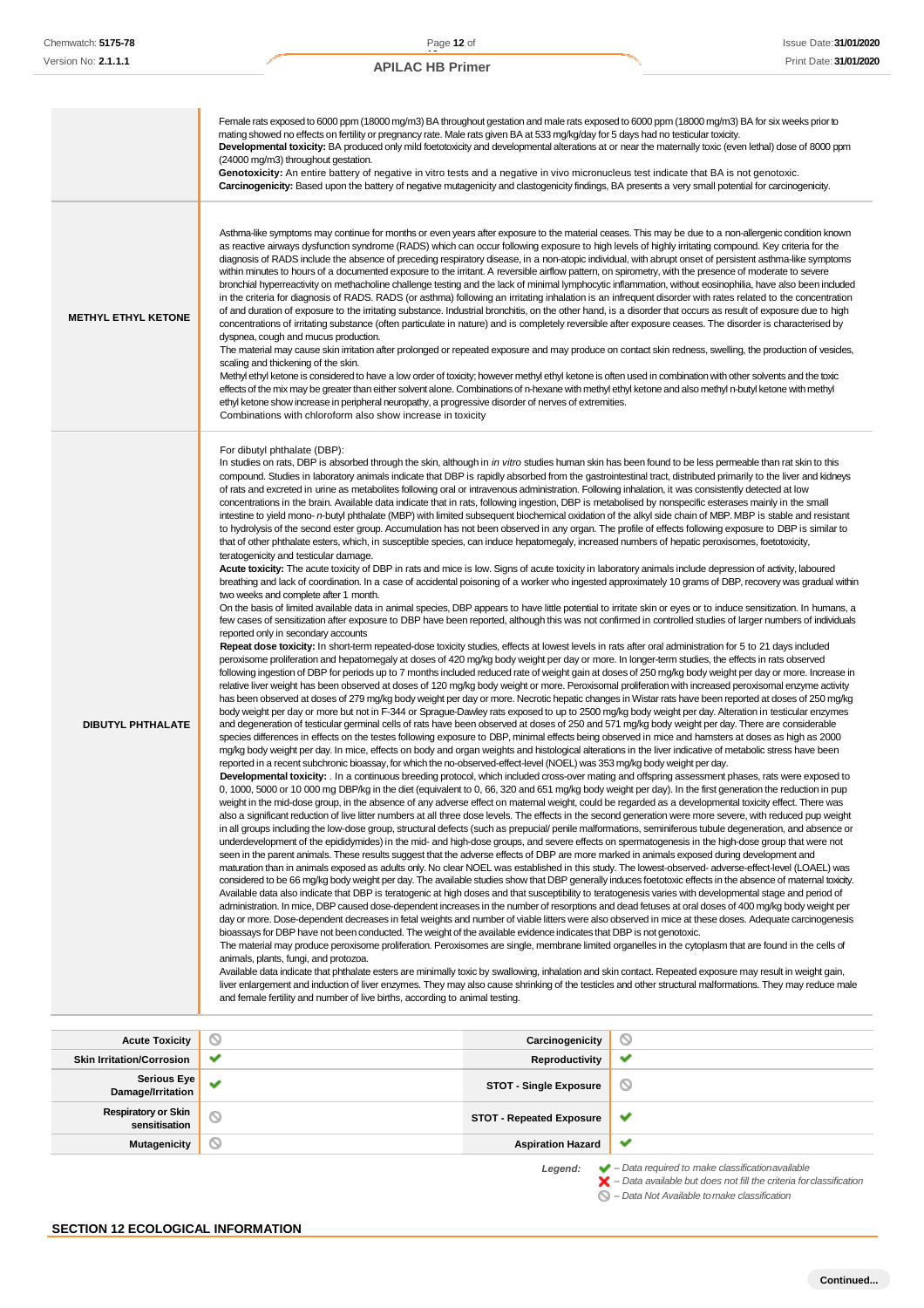**Toxicity**

On the basis of available evidence concerning either toxicity, persistence, potential to accumulate and or observed environmental fate and behaviour, the material may present a danger, immediate or long-term and /or delayed, to the structure and/ or functioning of natural ecosystems.

Harmful to aquatic organisms, may cause long-term adverse effects in the aquatic environment.

Do NOT allow product to come in contact with surface waters or to intertidal areas below the mean high water mark. Do not contaminate water when cleaning equipment or disposing of equipment wash-waters.

Wastes resulting from use of the product must be disposed of on site or at approved waste sites.

For Aromatic Substances Series:

Environmental Fate: Large, molecularly complex polycyclic aromatic hydrocarbons, or PAHs, are persistent in the environment longer than smaller PAHs.

Atmospheric Fate: PAHs are 'semi-volatile substances" which can move between the atmosphere and the Earth's surface in repeated, temperature-driven cycles of deposition and volatilization.

Terrestrial Fate: BTEX compounds have the potential to move through soil and contaminate ground water, and their vapors are highly flammable and explosive.

Ecotoxicity - Within an aromatic series, acute toxicity increases with increasing alkyl substitution on the aromatic nucleus. The order of most toxic to least in a study using grass shrimp and brown shrimp was dimethylnaphthalenes > methylnaphthalenes >naphthalenes. Anthrcene is a phototoxic PAH. UV light greatly increases the toxicity of anthracene to bluegill sunfish. Biological resources in strong sunlight are at more risk than those that are not. PAHs in general are more frequently associated with chronic risks.

For Toluene: log Kow : 2.1-3;

log Koc : 1.12-2.85; Koc : 37-260; log Kom : 1.39-2.89; Half-life (hr) air : 2.4-104; Half-life (hr) H2O surface water : 5.55-528; Half-life (hr) H2O ground : 168-2628; Half-life (hr) soil : <48-240; Henry's Pa m3 /mol : 518-694; Henry's atm m3 /mol : 5.94; E-03BOD 5 0.86-2.12, 5%COD - 0.7-2.52,21-27%; ThOD - 3.13 ; BCF - 1.67-380; log BCF - 0.22-3.28.

Atmospheric Fate: The majority of toluene evaporates to the atmosphere from the water and soil. The main degradation pathway for toluene in the atmosphere is reaction with photochemically produced hydroxyl radicals. The estimated atmospheric half life for toluene is about 13 hours. Toluene is also oxidized by reactions with atmospheric nitrogen dioxide, oxygen, and ozone, but these are minor degradation pathways. Photolysis is not considered a significant degradative pathway for toluene.

Terrestrial Fate: Toluene is moderately retarded by adsorption to soils rich in organic material, therefore, transport to ground water is dependent on soil composition. In unsaturated topsoil containing organic material, it has been estimated that 97% of the toluene is adsorbed to the soil and only about 2% is in the soil-water phase and transported with flowing groundwater. There is little retardation in sandy soils and 2-13% of the toluene was estimated to migrate with flowing water; the remainder was volatilized, biodegraded, or unaccounted for. In saturated deep soils with no soil-air phase, about 48% may be transported with flowing groundwater. In surface soil, volatilization to air is an important fate process for toluene. In the environment, biodegradation of toluene to carbon dioxide occurs with a typical half life of 1-7 days.

Aquatic Fate: An important fate process for toluene is volatilization, the rate of which depends on the amount of turbulence in the surface water. The volatilization of toluene from static water has a half life of 1-16 days, whereas from turbulent water the half life is 5-6 hours. Degradation of toluene in surface water occurs primarily by biodegradation with a half life of less than one day under favorable conditions (presence of microorganisms, microbial adaptation, and optimum temperature). Biodegradation also occurs in shallow groundwater and in salt water (at a reduced rate). No data are available on anaerobic degradation of toluene in deep ground water conditions where aerobic degradation would be minimal.

Ecotoxicity: Bioaccumulation in the food chain is predicted to be low. Toluene has moderate acute toxicity to aquatic organisms. Toluene is, on the average, slightly toxic to fathead minnow, guppies and goldfish and not acutely toxic to bluegill or channel catfish and crab. Toluene, on the average, is slightly toxic to crustaceans specifically, shrimp species including grass shrimp and daggerblade grass shrimp. Toluene has a negative effect on green algae during their growth phase. For n-Butyl Acetate:

Koc: ~200; log Kow: 1.78; Half-life (hr) air: 144; Half-life (hr) H2O surface water: 178 - 27156; Henry's atm: m3 /mol: 3.20E-04 BOD 5 if unstated: 0.15-1.02,7%; COD: 78%; ThOD: 2.207; BCF : 4-14.

Environmental Fate: Terrestrial Fate - Butyl acetate is expected to have moderate mobility in soil. Volatilization of n-butyl acetate is expected from moist and dry soil surfaces. n-Butyl acetate may biodegrade in soil. Aquatic Fate: n-Butyl acetate is not expected to adsorb to suspended solids and sediment in water. Butyl acetate is expected to volatilize from water surfaces. Estimated half-lives for a model river and model lake are 7 and 127 hours respectively. Hydrolysis may be an important environmental fate for this compound. Atmospheric Fate: n-Butyl acetate is expected to exist solely as a vapour in the ambient atmosphere. Vapour-phase n-butyl acetate is degraded in the atmosphere by reaction with photochemically-produced hydroxyl radicals; the half-life for this reaction in air is estimated to be about 4 days.

Ecotoxicity: It is expected that bioconcentration in aquatic organisms is low. n-Butyl acetate is not acutely toxic to fish specifically, island silverside, bluegill sunfish, fathead minnow, and water fleas and has low toxicity to algae.

**DO NOT** discharge into sewer or waterways.

### **Persistence and degradability**

| Ingredient                      | Persistence: Water/Soil     | Persistence: Air               |
|---------------------------------|-----------------------------|--------------------------------|
| n-butyl acetate                 | LOW                         | LOW                            |
| toluene                         | LOW (Half-life $= 28$ days) | LOW (Half-life $=$ 4.33 days)  |
| ethyl acetate                   | LOW (Half-life = 14 days)   | LOW (Half-life $= 14.71$ days) |
| ethylene glycol monobutyl ether | LOW (Half-life $=$ 56 days) | LOW (Half-life $= 1.37$ days)  |
| n-butanol                       | LOW (Half-life = 54 days)   | LOW (Half-life $=$ 3.65 days)  |
| methyl ethyl ketone             | LOW (Half-life = 14 days)   | LOW (Half-life $= 26.75$ days) |
| dibutyl phthalate               | LOW (Half-life = 23 days)   | LOW (Half-life $=$ 3.08 days)  |

### **Bioaccumulative potential**

| Ingredient                      | <b>Bioaccumulation</b> |
|---------------------------------|------------------------|
| n-butyl acetate                 | LOW (BCF = $14$ )      |
| toluene                         | $LOW (BCF = 90)$       |
| ethyl acetate                   | $HIGH (BCF = 3300)$    |
| ethylene glycol monobutyl ether | LOW (BCF = $2.51$ )    |
| n-butanol                       | LOW (BCF = $64$ )      |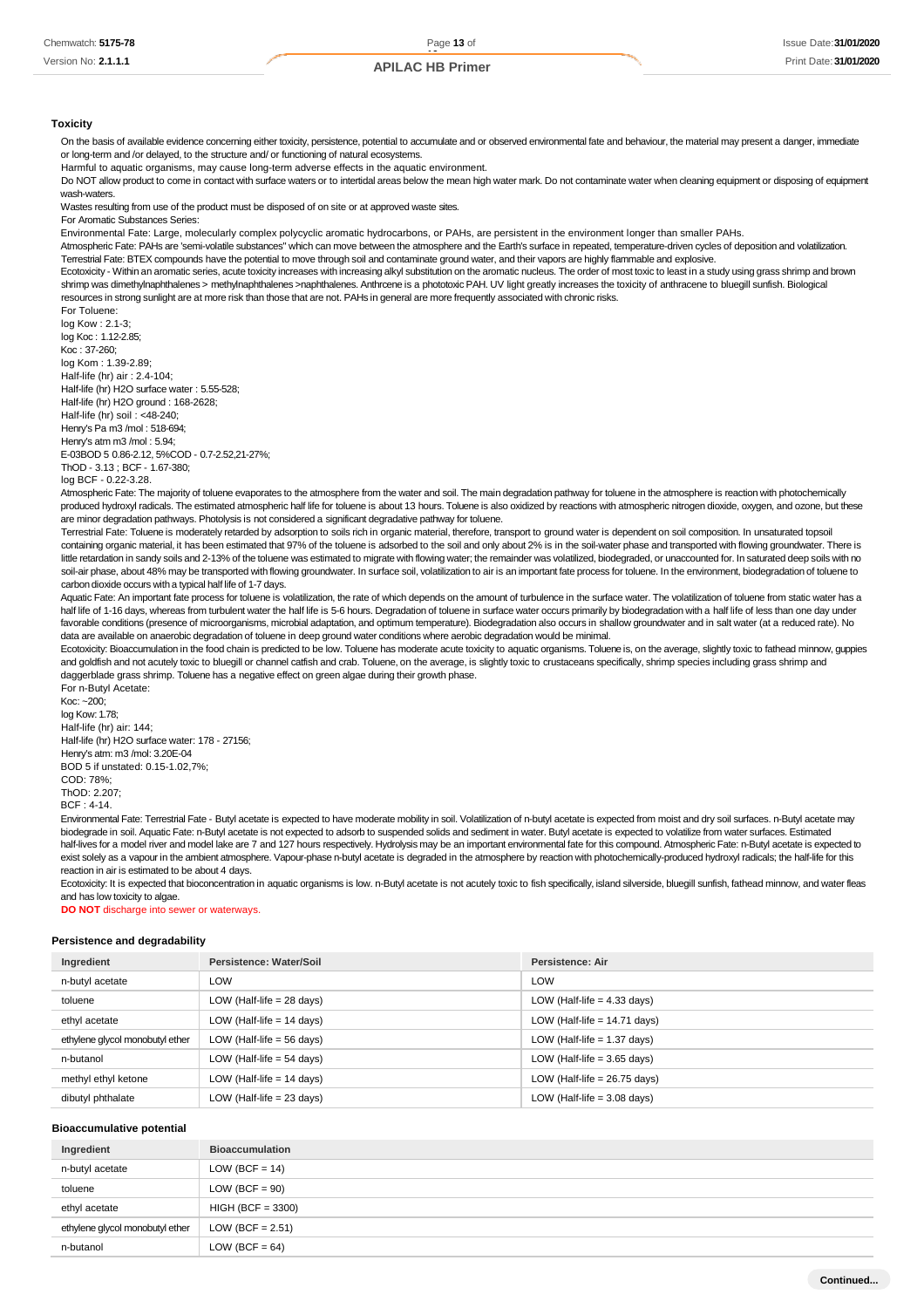| methyl ethyl ketone | LOW (LogKOW = $0.29$ ) |
|---------------------|------------------------|
| dibutyl phthalate   | LOW (BCF = $176$ )     |
| Mobility in soil    |                        |
| Ingredient          | <b>Mobility</b>        |
|                     |                        |

| n-butyl acetate                 | LOW ( $KOC = 20.86$ )   |
|---------------------------------|-------------------------|
| toluene                         | LOW ( $KOC = 268$ )     |
| ethyl acetate                   | LOW ( $KOC = 6.131$ )   |
| ethylene glycol monobutyl ether | $HIGH (KOC = 1)$        |
| n-butanol                       | $MEDIUM (KOC = 2.443)$  |
| methyl ethyl ketone             | MEDIUM (KOC = $3.827$ ) |
| dibutyl phthalate               | LOW ( $KOC = 1460$ )    |

## **SECTION 13 DISPOSAL CONSIDERATIONS**

### **Waste treatment methods**

|                            | Legislation addressing waste disposal requirements may differ by country, state and/ or territory. Each user must refer to laws operating in their area. In some     |
|----------------------------|----------------------------------------------------------------------------------------------------------------------------------------------------------------------|
|                            | areas, certain wastes must be tracked.                                                                                                                               |
|                            | A Hierarchy of Controls seems to be common - the user should investigate:                                                                                            |
|                            | Reduction                                                                                                                                                            |
|                            | Reuse                                                                                                                                                                |
|                            | Recycling                                                                                                                                                            |
|                            | Disposal (if all else fails)                                                                                                                                         |
|                            | This material may be recycled if unused, or if it has not been contaminated so as to make it unsuitable for its intended use. If it has been contaminated, it may be |
|                            | possible to reclaim the product by filtration, distillation or some other means. Shelf life considerations should also be applied in making decisions of this type.  |
| <b>Product / Packaging</b> | Note that properties of a material may change in use, and recycling or reuse may not always be appropriate.                                                          |
| disposal                   | DO NOT allow wash water from cleaning or process equipment to enter drains.                                                                                          |
|                            | It may be necessary to collect all wash water for treatment before disposal.                                                                                         |
|                            | In all cases disposal to sewer may be subject to local laws and regulations and these should be considered first.                                                    |
|                            | • Where in doubt contact the responsible authority.                                                                                                                  |
|                            | Recycle wherever possible.                                                                                                                                           |
|                            | Consult manufacturer for recycling options or consult local or regional waste management authority for disposal if no suitable treatment or disposal facility        |
|                            | can be identified.                                                                                                                                                   |
|                            | Dispose of by: burial in a land-fill specifically licenced to accept chemical and / or pharmaceutical wastes or Incineration in a licenced apparatus (after          |
|                            | admixture with suitable combustible material).                                                                                                                       |
|                            | Decontaminate empty containers. Observe all label safeguards until containers are cleaned and destroyed.                                                             |

## **SECTION 14 TRANSPORT INFORMATION**

## **Labels Required**



**Marine Pollutant** NO

## **Land transport (UN)**

| <b>UN number</b>             | 1263                                                                                                                                                                                          |  |
|------------------------------|-----------------------------------------------------------------------------------------------------------------------------------------------------------------------------------------------|--|
| Packing group                |                                                                                                                                                                                               |  |
| UN proper shipping name      | PAINT (including paint, lacquer, enamel, stain, shellac, varnish, polish, liquid filler and liquid lacquer base) or PAINT RELATED MATERIAL (including paint<br>thinning or reducing compound) |  |
| <b>Environmental hazard</b>  | No relevant data                                                                                                                                                                              |  |
| Transport hazard class(es)   | Class<br>3<br>Subrisk<br>Not Applicable                                                                                                                                                       |  |
| Special precautions for user | Special provisions<br>163;367<br>Limited quantity<br>5L                                                                                                                                       |  |

## **Air transport (ICAO-IATA / DGR)**

| UN number                   | 1263                                                                                                                                                                                         |  |
|-----------------------------|----------------------------------------------------------------------------------------------------------------------------------------------------------------------------------------------|--|
| Packing group               | $\mathbf{H}$                                                                                                                                                                                 |  |
| UN proper shipping name     | Paint (including paint, lacquer, enamel, stain, shellac, varnish, polish, liquid filler and liquid lacquer base); Paint related material (including paint thinning or<br>reducing compounds) |  |
| <b>Environmental hazard</b> | No relevant data                                                                                                                                                                             |  |
| Transport hazard class(es)  | <b>ICAO/IATA Class</b><br>3<br>ICAO / IATA Subrisk<br>Not Applicable                                                                                                                         |  |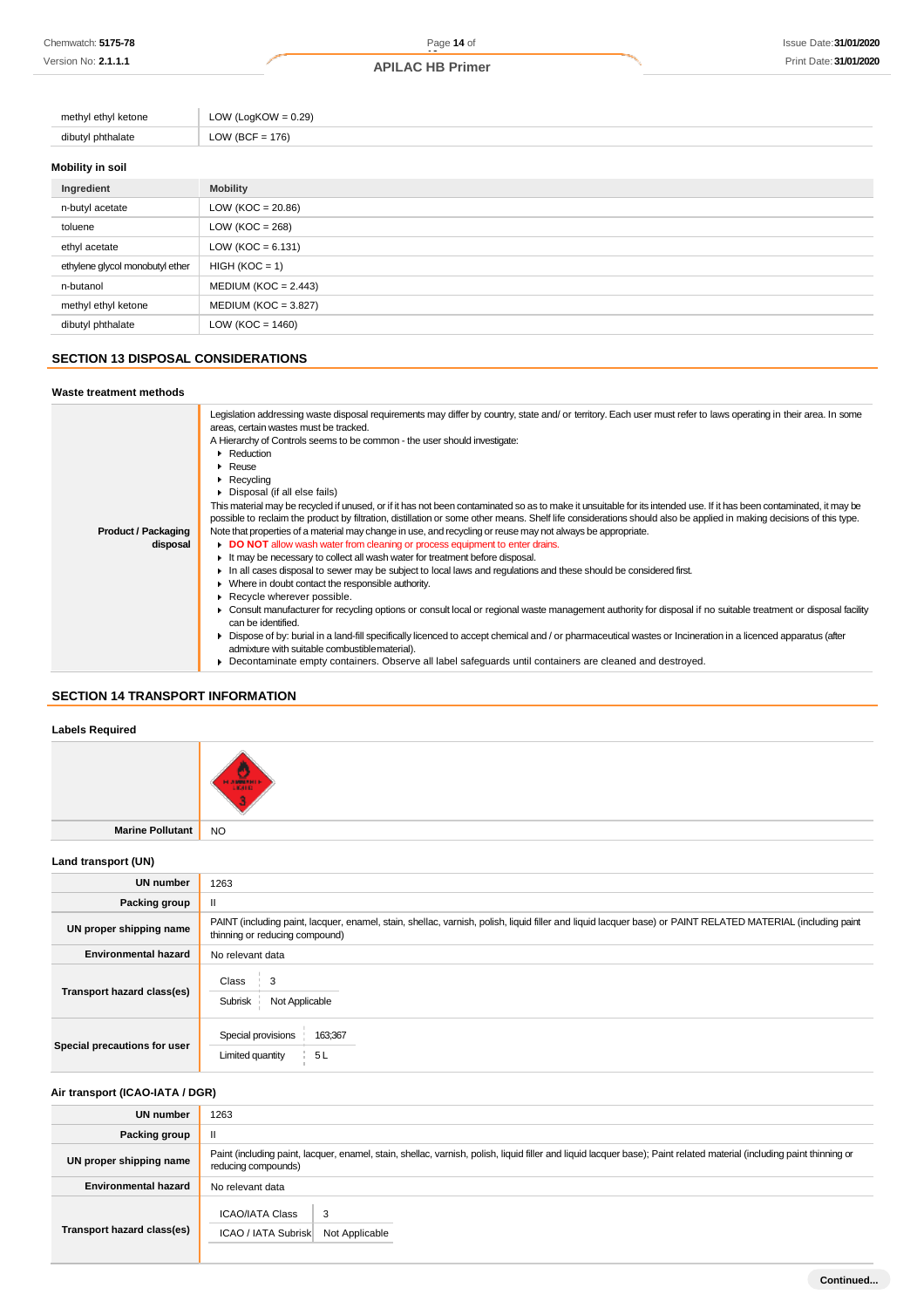|                              | <b>ERG Code</b><br>3L                                     |             |
|------------------------------|-----------------------------------------------------------|-------------|
|                              | Special provisions                                        | A3 A72 A192 |
|                              | Cargo Only Packing Instructions                           | 364         |
|                              | Cargo Only Maximum Qty / Pack                             | 60 L        |
| Special precautions for user | Passenger and Cargo Packing Instructions                  | 353         |
|                              | Passenger and Cargo Maximum Qty / Pack                    | 5 L         |
|                              | Passenger and Cargo Limited Quantity Packing Instructions | Y341        |
|                              | Passenger and Cargo Limited Maximum Qty / Pack            | 1 L         |

## **Sea transport (IMDG-Code / GGVSee)**

| <b>UN number</b>             | 1263                                                                                                                                                                                          |  |  |
|------------------------------|-----------------------------------------------------------------------------------------------------------------------------------------------------------------------------------------------|--|--|
| Packing group                | Ш                                                                                                                                                                                             |  |  |
| UN proper shipping name      | PAINT (including paint, lacquer, enamel, stain, shellac, varnish, polish, liquid filler and liquid lacquer base) or PAINT RELATED MATERIAL (including paint<br>thinning or reducing compound) |  |  |
| <b>Environmental hazard</b>  | Not Applicable                                                                                                                                                                                |  |  |
| Transport hazard class(es)   | <b>IMDG Class</b><br>3<br><b>IMDG Subrisk</b><br>Not Applicable                                                                                                                               |  |  |
| Special precautions for user | $F-E$ , S-E<br><b>EMS Number</b><br>Special provisions<br>163<br><b>Limited Quantities</b><br>5 L                                                                                             |  |  |

## **Transport in bulk according to Annex II of MARPOL 73 / 78 and the IBC code**

| Source                                                                                | Ingredient          | <b>Pollution Category</b> |
|---------------------------------------------------------------------------------------|---------------------|---------------------------|
| IMO MARPOL 73/78 (Annex<br>II) - List of Noxious Liquid<br>Substances Carried in Bulk | n-butyl acetate     | Y                         |
| IMO MARPOL 73/78 (Annex<br>II) - List of Noxious Liquid<br>Substances Carried in Bulk | toluene             | Υ                         |
| IMO MARPOL 73/78 (Annex<br>II) - List of Noxious Liquid<br>Substances Carried in Bulk | ethyl acetate       | Z                         |
| IMO MARPOL 73/78 (Annex<br>II) - List of Noxious Liquid<br>Substances Carried in Bulk | methyl ethyl ketone | Ζ                         |
| IMO MARPOL 73/78 (Annex<br>II) - List of Noxious Liquid<br>Substances Carried in Bulk | dibutyl phthalate   | X                         |

## **SECTION 15 REGULATORY INFORMATION**

## **Safety, health and environmental regulations / legislation specific for the substance or mixture N-BUTYL ACETATE(123-86-4) IS FOUND ON THE FOLLOWING REGULATORY LISTS**

 Singapore Permissible Exposure Limits of ToxicSubstances **TOLUENE(108-88-3) IS FOUND ON THE FOLLOWING REGULATORY LISTS** International Agency for Research on Cancer (IARC) - Agents Classified by the IARC Monographs

Singapore Permissible Exposure Limits of ToxicSubstances

Singapore Permissible Exposure Limits of ToxicSubstances

## **ETHYL ACETATE(141-78-6) IS FOUND ON THE FOLLOWING REGULATORY LISTS** Singapore Permissible Exposure Limits of ToxicSubstances

**ETHYLENE GLYCOL MONOBUTYL ETHER(111-76-2) IS FOUND ON THE FOLLOWING REGULATORY LISTS**

International Agency for Research on Cancer (IARC) - Agents Classified by the IARC Monographs

### **N-BUTANOL(71-36-3) IS FOUND ON THE FOLLOWING REGULATORY LISTS**

Singapore Permissible Exposure Limits of ToxicSubstances

### **METHYL ETHYL KETONE(78-93-3) IS FOUND ON THE FOLLOWING REGULATORY LISTS**

Singapore Permissible Exposure Limits of ToxicSubstances

## **DIBUTYL PHTHALATE(84-74-2) IS FOUND ON THE FOLLOWING REGULATORY LISTS**

Singapore Permissible Exposure Limits of Toxic Substances

| <b>National Inventory</b> | <b>Status</b> |
|---------------------------|---------------|
| Australia - AICS          |               |